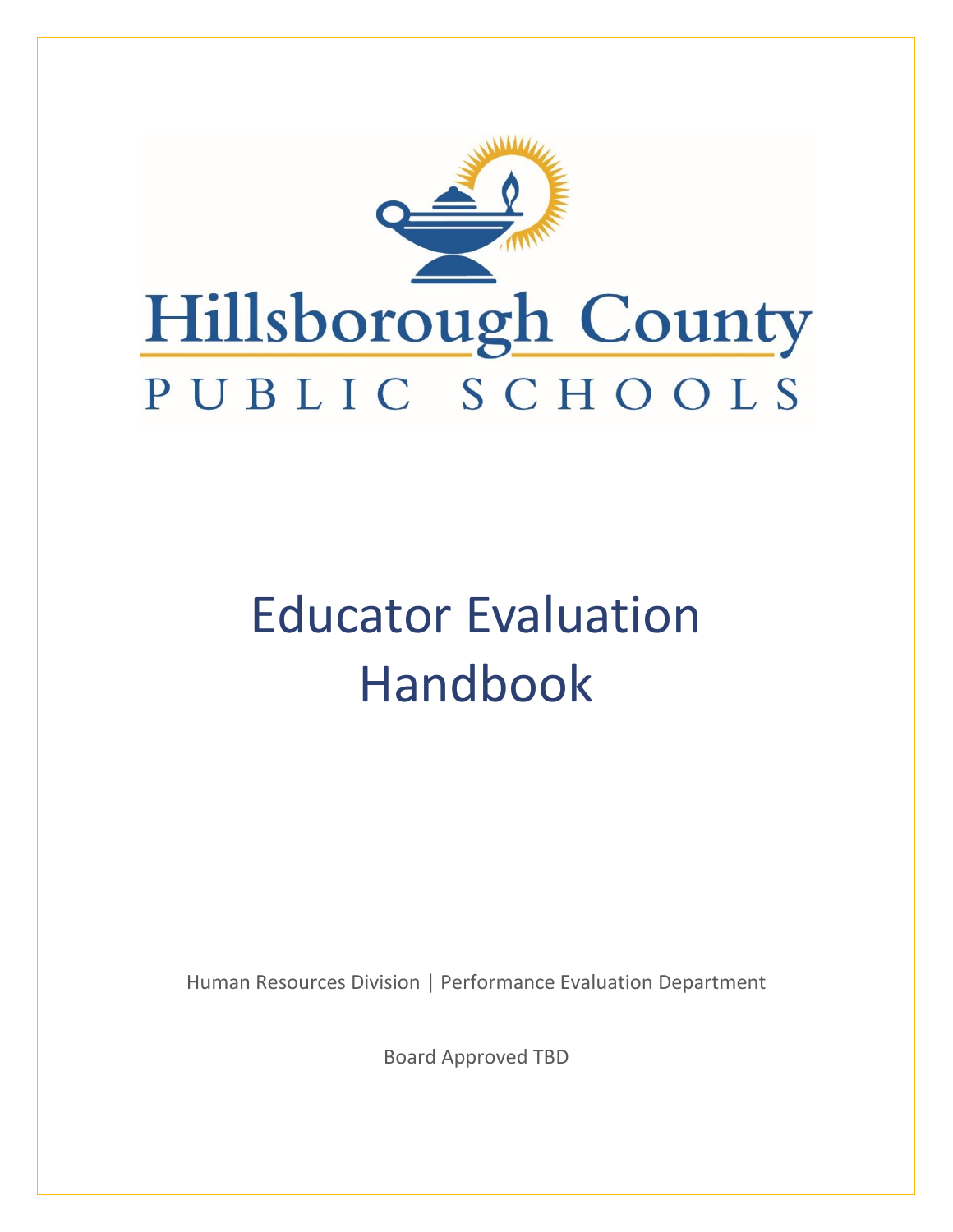# Vision: Preparing Students for Life

Hillsborough County Public Schools (HCPS) promotes student achievement by helping educators excel in the classroom and learning environments. Educator effectiveness is the most influential factor to make a positive on impact student achievement. Our goal is to promote innovative and effective teaching in every classroom and school. By supporting educators to excel as professionals through a focus on a site-based system of support at every school, students will achieve more and be prepared for life after graduation.

We will support educators' professional growth in two main ways:

- 1) **Job-embedded professional development**: By observing educators' instructional practice, administrators can identify areas of strength and areas for continued growth. This feedback may also be used to assist educators with professional development for their differentiated needs. Additionally, educator observation and evaluation results assist to identify districtwide and site-based gaps and needs to drive school improvement planning.
- 2) **Evaluation**: The evaluation of educator performance is based on multiple measures of effectiveness, including principal assessment of performance and student achievement data.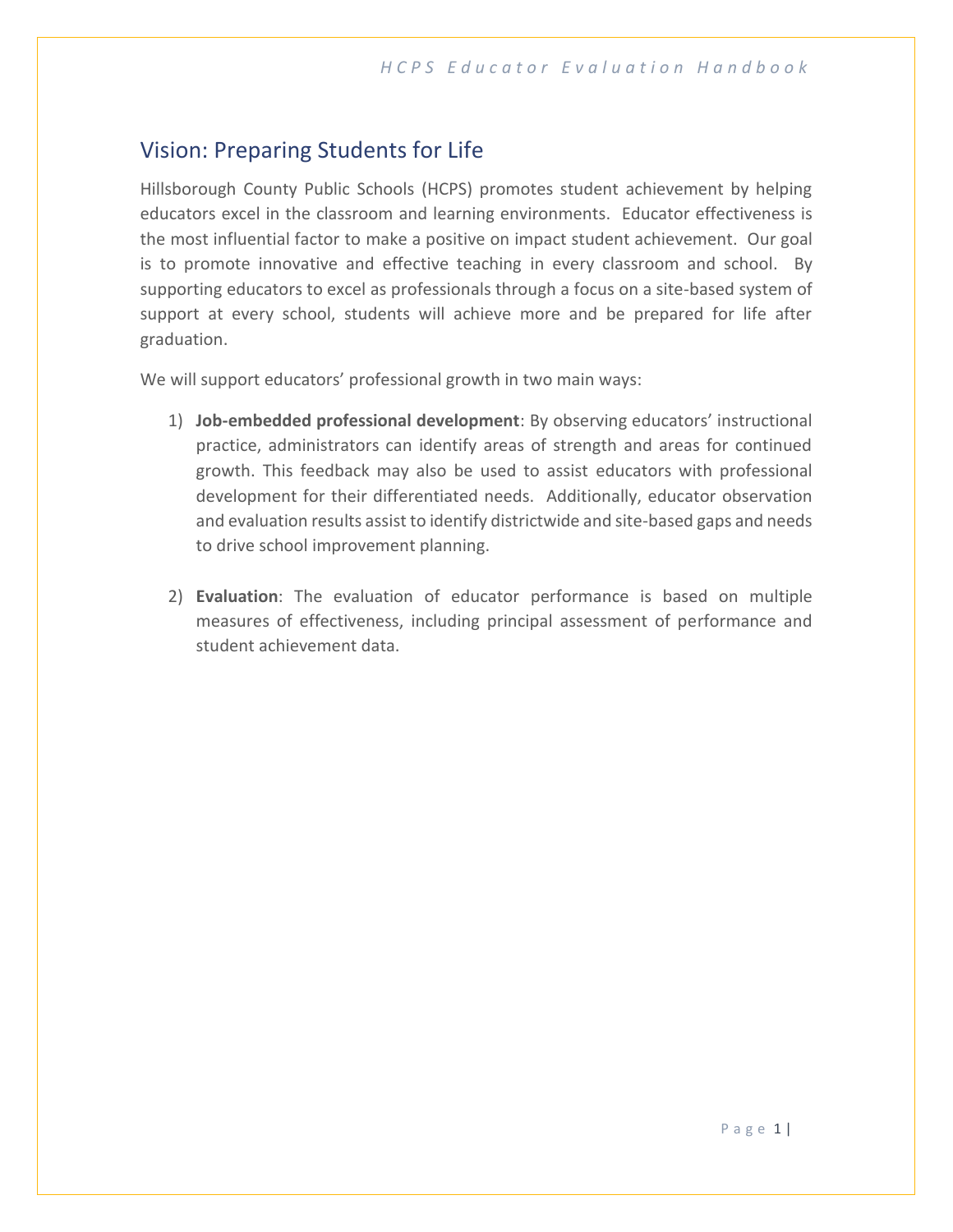# **TABLE OF CONTENTS**

# PURPOSE OF THE EDUCATOR EVALUATION HANDBOOK 3

# EVALUATION COMPONENTS 3

## OBSERVATIONS OF PRACTICE 4

- *Educator Evaluation Instrument* 4
	- *Observations of Practice 5*
		- *Employee Journal 6*

## INSTRUCTIONAL PRACTICE EVALUATION 7

- *Midyear Evaluation 7*
- *Educator Self-Evaluation 7*
- *Instructional Practice (Final) Evaluation 7*
	- *Evaluation Conference & Ratings* 8
		- *Performance Ratings* 9
- *Instructional Practice Evaluation Timeline* 10
	- *Instructional Practice Score* 11

# VALUE-ADDED MEASURES (VAM) 12

- *Rostered Student or Schoolwide VAM* 12
	- *Roster Verification Periods* 13
		- *Final VAM Score* 14

# OVERALL EVALUATION SCORE & FINAL RATINGS 15

## LAWSON TALENT MANAGEMENT (LTM) 15

# EDUCATOR EVALUATION REVIEW PROCESS 16

Appendix: Educator Evaluation Instrument 17

P a g e 2 |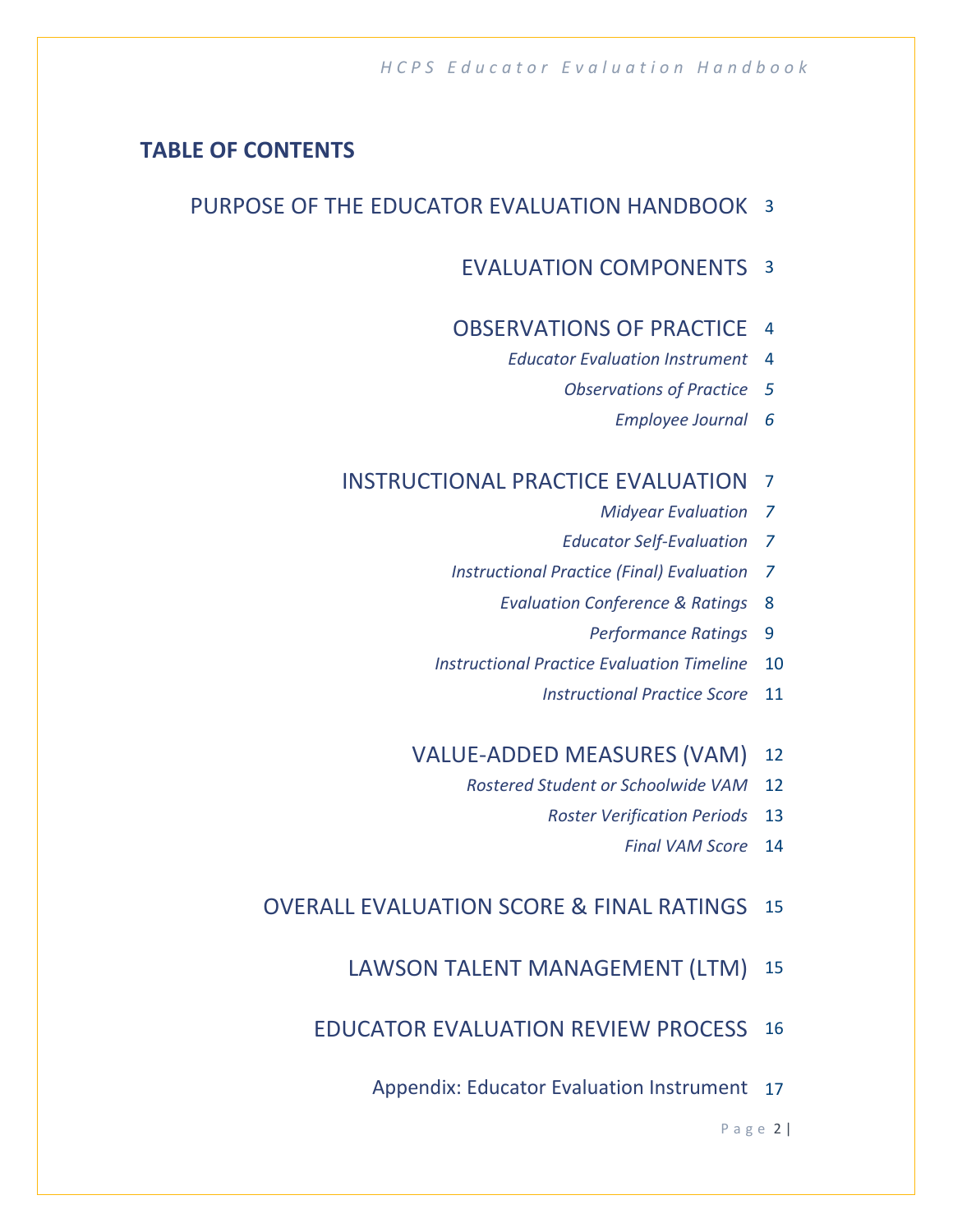## **PURPOSE OF THE EDUCATOR EVALUATION HANDBOOK**

The purpose of this handbook is to outline Hillsborough County Public School's educator evaluation process. This handbook serves as a reference tool to assist educators, sitebased administrators, district administrators, and other stakeholders in understanding the district's processes for observing, documenting, and evaluating instructional practice and overall educator performance.

## **EVALUATION COMPONENTS**

The evaluation consists of two measures used to determine an educators' overall effectiveness. Per Florida Statute 1012.34(3)(a), at least one-third of an educator's evaluation must be based on student data, and at least one-third must be based upon instructional practice. The components of the educator evaluation are listed below and explained in greater detail later in the handbook.

#### *Instructional Practice Evaluation: 60% of the Overall Evaluation Score\**

Using the *Educator Evaluation Instrument* (rubric), principals evaluate educators based on information gathered through observations of practice, as well as other supporting elements and evidence of performance that demonstrate professional practice and responsibilities. Refer to page four (4) for more information on observations and page nine (9) for additional information on the Instructional Practice Evaluation.

#### *Student Achievement (Value Added Measure): 40% of the Overall Evaluation Score\**

Hillsborough County Public Schools uses a customized value‐added measure (VAM) model to assess the impact of each educator upon their students' achievement. Refer to page 13 for additional information on the Value Added Measure model.



\*Student Services employees have the following Overall Evaluation Score breakdown: Instructional Practice 67%, VAM 33%.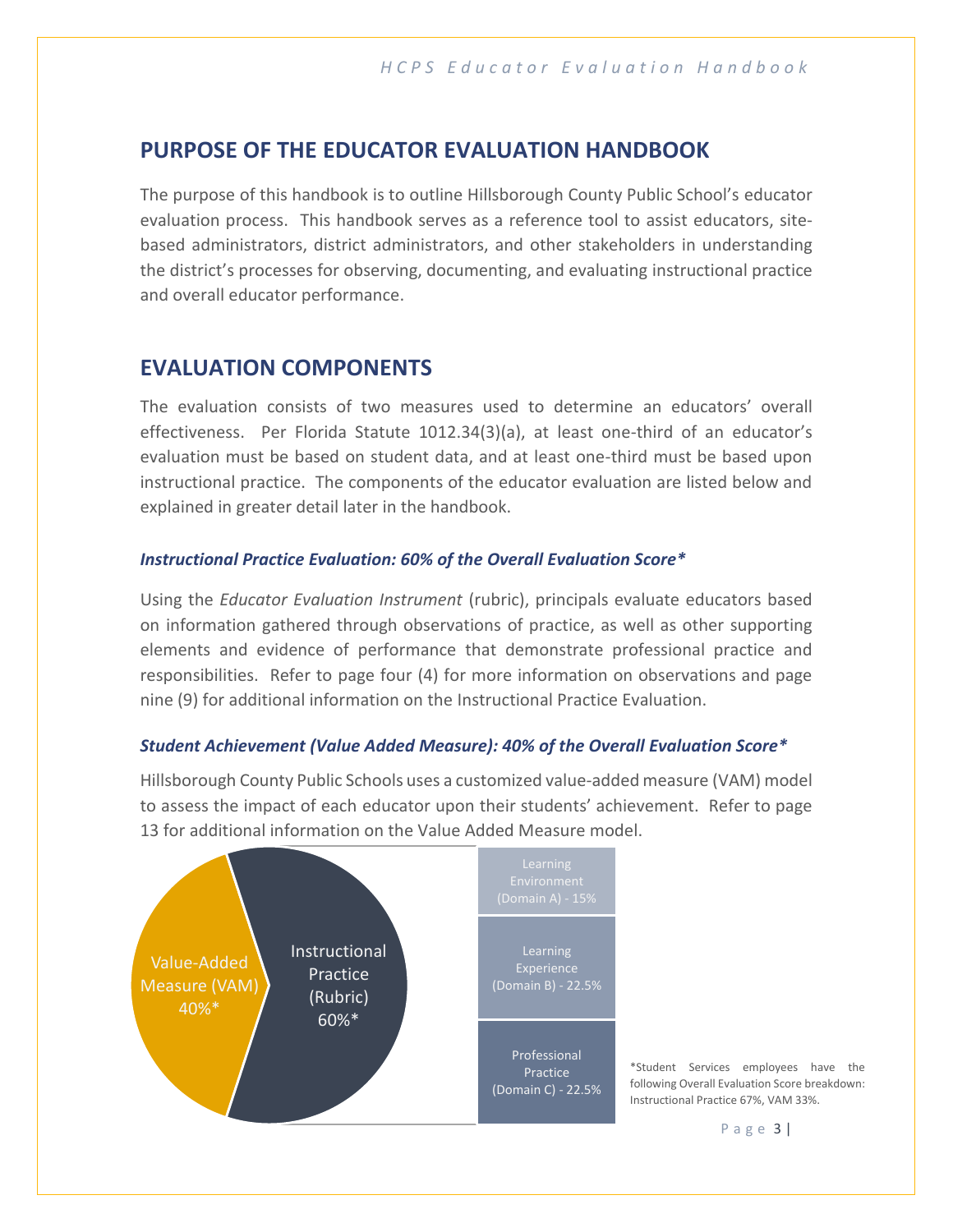# **OBSERVATIONS OF PRACTICE**

Observations of educator practice are essential to the evaluation process. Observers (site-based and district-based administrators) conduct observations to gather and document evidence of effective instructional and professional practices.

Observations:

- Are unscheduled.
- Focus on components in Domain A, The Learning Environment, and Domain B, The Learning Experience, of the *Educator Evaluation Instrument*.
- Provide feedback to improve and grow practice.

Observational data are used in determining final evaluation ratings, as well as to recommend and support job-embedded professional development needs.

NOTE: Student Services employees (school counselors, school social workers, and school psychologists) do not receive observations of practice. Instead, they receive an annual, non-scored Midyear Evaluation in addition to the Final Evaluation.

#### *Educator Evaluation Instrument*

The *Educator Evaluation Instrument* encompasses the foundational ideas by which HCPS defines effective educational practice. The rubric offers descriptions of practices that, based on research and empirical evidence, have been shown to promote student learning. With three domains, each with two to three components of practice, this framework serves as the guide for rating educator practice, both in individual observations and the overall evaluation of performance. To view the complete rubric, refer to the Appendix on page 17.

#### Domain A: The Learning Environment

- A1: Learning Climate
- A2: Structures of the Learning Environment

## Domain B: The Learning Experience

- B1: Purpose for Learning
- B2: Engagement in **Learning**
- B3: Assessment of **Learning**

## Domain C: Professional Practice

- C1: Reflection on Practice and Professional Development
- C2: Commitment to the School Community
- C3: Professionalism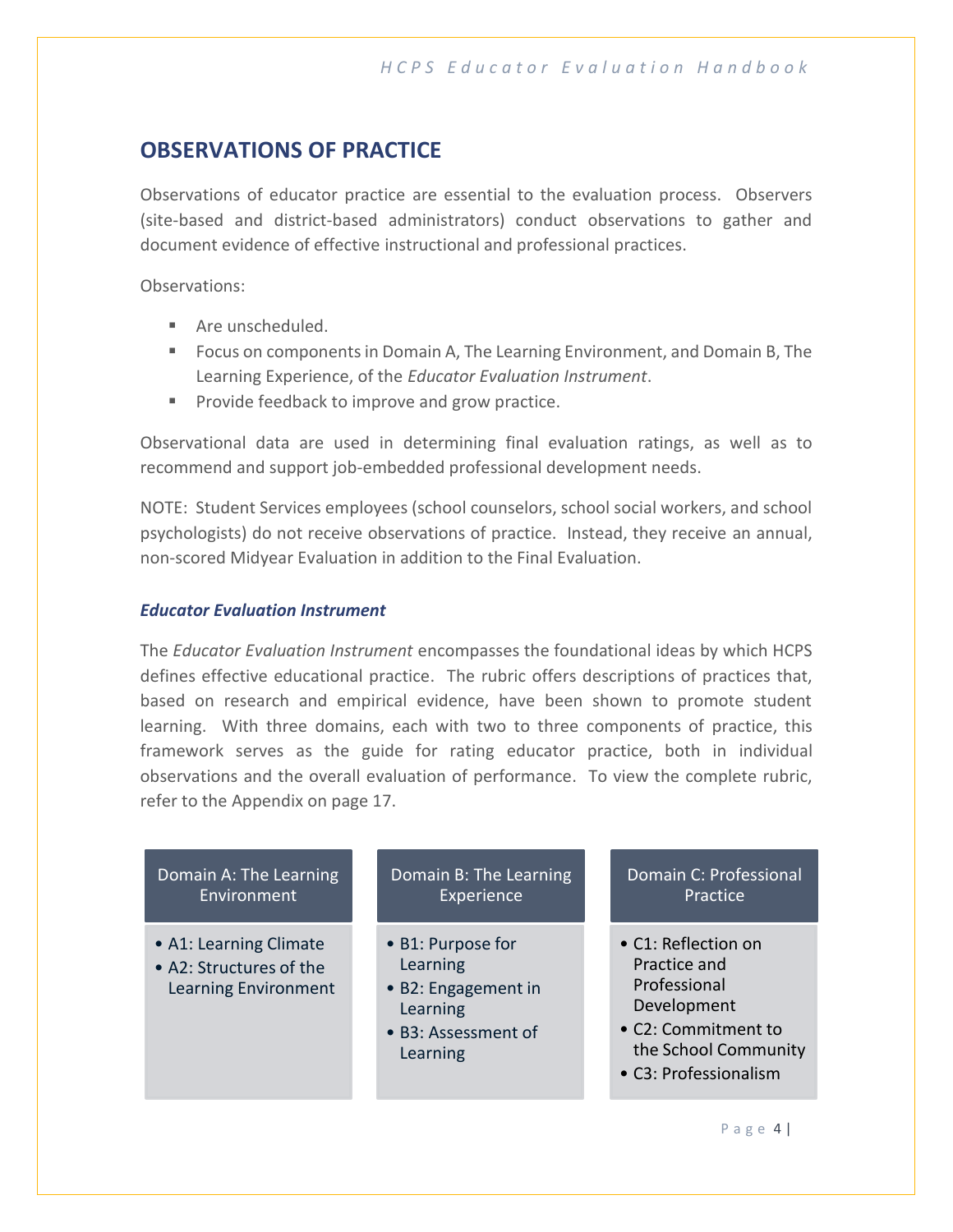#### *Observation Process*

Observations of practice are conducted so that administrators may collect evidence of educator practice in order to provide feedback and inform the evaluation.

#### Number of Observations

Research indicates that multiple, frequent observations provide educators with the feedback needed to hone their strengths and continue to develop their practice. Additionally, multiple data points better identify trends of practice to inform summative evaluation.

The number of observations an educator is assigned annually is determined by their Instructional Practice Evaluation Score from the previous year or as a new employee to the district. Observations are spread out through the year to provide a comprehensive picture of the educator's practice, as well as allow for opportunities to implement feedback from prior observations.

To provide added support for employees evaluated as less than effective, district content supervisors may conduct an additional observation to provide content-specific feedback.

A chart detailing required numbers of observations based on Instructional Practice Score is available on the [Performance Evaluation SharePoint site.](https://hillsborough.sharepoint.com/sites/PerformanceEvaluation)

#### **Observation**

Observations are not scheduled prior to taking place. Upon arrival in the learning environment, the observer will notify the educator that he/she is conducting an observation.

The duration of an observation is between 20 and 30 minutes (no less than 20 minutes and no more than 30 minutes). Due to the timeframe, an observation may not encompass an entire lesson or learning experience.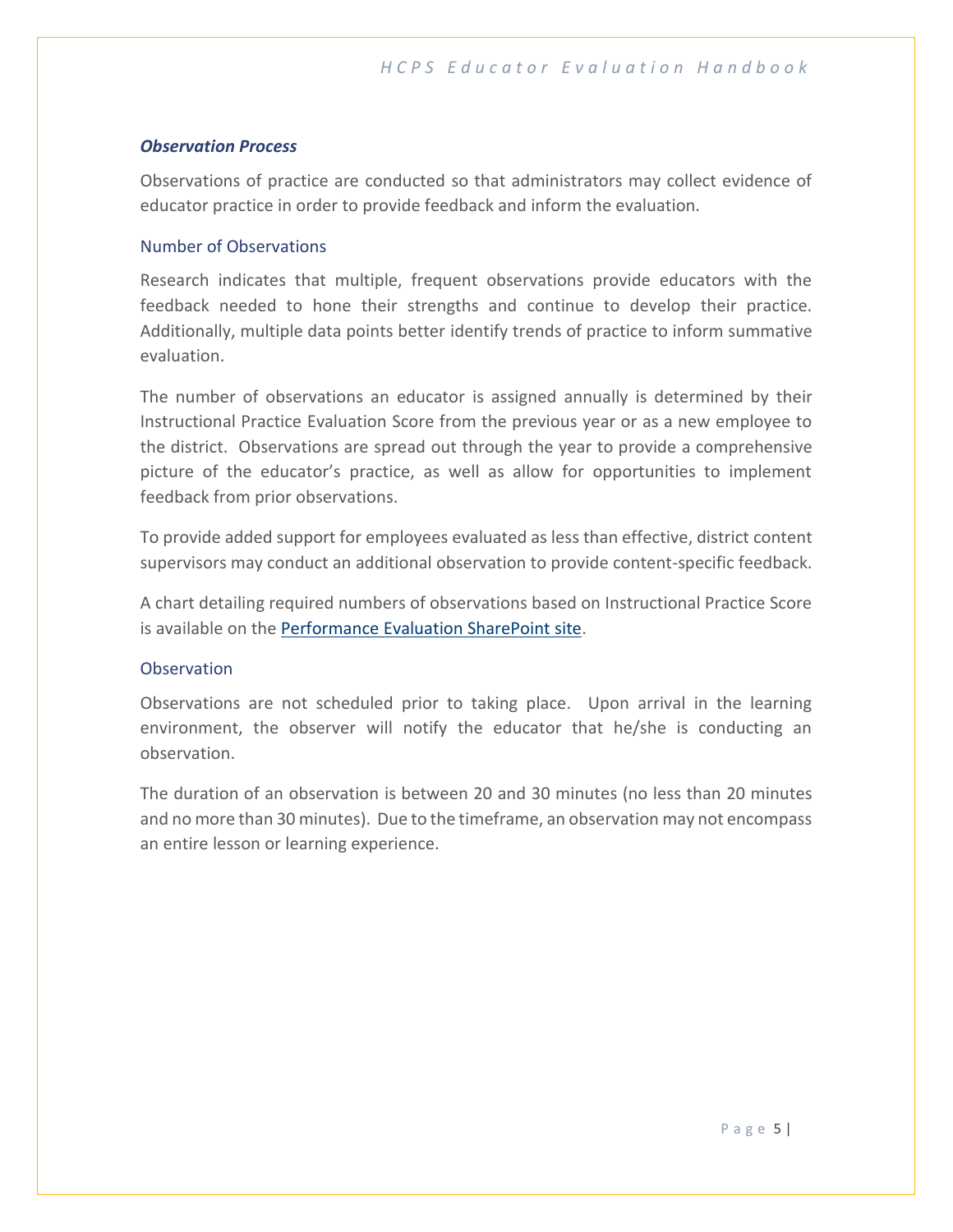#### Post-Observation

After the observation takes place, feedback is delivered in one of two ways:

- Post-Observation Conference: The observer meets with the educator to have a collaborative, reflective conversation regarding the observation. The postobservation conference provides an opportunity for the educator to reflect on practice and for the observer to share ideas, feedback, suggestions, and follow-up supports as necessary.
	- $\circ$  Post-observation conferences should be held within five (5) business days of the observation, excluding emergency situations.
	- $\circ$  Through a collaborative conversation, the observer shares significant impressions about the observed lesson/learning experience. Both the observer and the educator are encouraged to collaboratively develop next steps for the educator to continue to enhance their practice.
	- o After the conference, the observer reflects on the observation and conference notes and summarizes the discussed feedback and next steps for each of the five observed components on the appraisal form.
- Written Feedback: Following the observation, the observer reflects on the observation to provide feedback on the five components of Domains A and B of the *Educator Evaluation Instrument*.
	- $\circ$  The observer provides written feedback and next steps to the educator on each observed component in Domains A and B.
	- o The written feedback and next steps are uploaded to the educator's LTM Employee Space portfolio.

NOTE: The method of feedback, conference or written, is at the discretion of the observer and/or request of the educator, while also adhering to requirements outlined **i**n the Required Observations document on the [Performance Evaluation SharePoint site.](https://hillsborough.sharepoint.com/sites/PerformanceEvaluation) All educators should be afforded at least one conference per year, as indicated on the posted chart.

#### *Employee Journal*

Throughout the year and after observations, educators are encouraged to utilize the provided journal function in the LTM Employee Space to share additional insights, follow up, and reflections. If the journal is marked "Public," principals will review the information during the evaluation process. (*NOTE*: The "public" option must be selected in order for the principal to be able to view a journal entry; without this selection, the entry will remain viewable only to the educator.)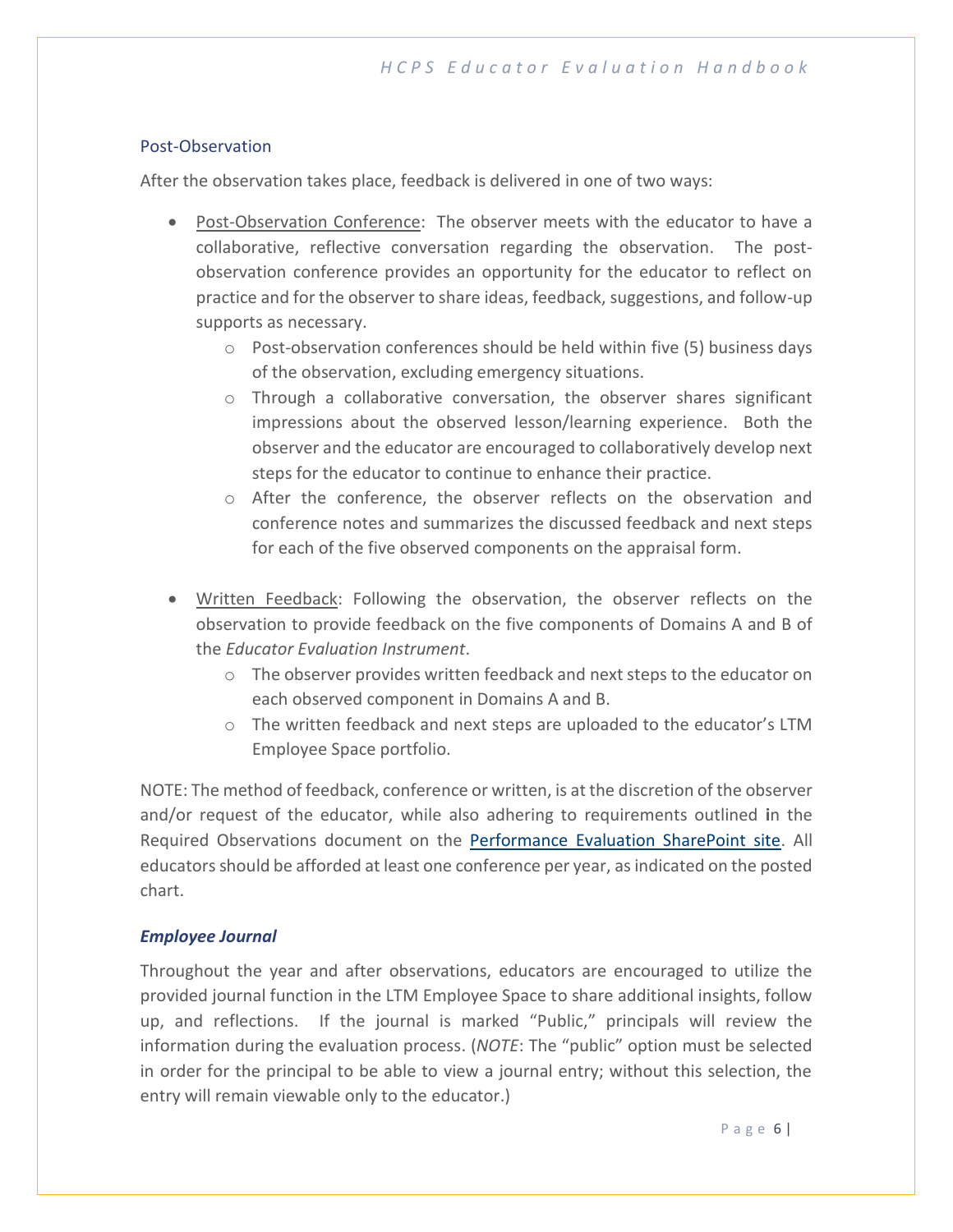# **INSTRUCTIONAL PRACTICE EVALUATION**

#### *Midyear Evaluation*

A Midyear Evaluation is a full rating of the evaluation instrument to provide the employee with summative feedback on practice for the first semester. It is an opportunity for the employee and principal to have a discussion about the employee's performance and development goals. Midyear evaluations are not scored and do not carry a weight in the calculation of the final evaluation.

Three groups of educators receive Midyear Evaluations:

- Educators in their first year of employment with HCPS,
- Educators who were evaluated as less than effective the previous year, and
- Student Services employees (school counselors, school social workers, and school social workers).

Additionally, the principal may elect to complete a Midyear Evaluation for an educator who does not otherwise require one to document performance at the midyear point.

#### *Educator Self-Evaluation*

In early spring, educators are given the opportunity to complete a self-evaluation of their own practice using the *Educator Evaluation Instrument*. The self-evaluation is generated automatically for educators and available in LTM Employee Space. This self-evaluation provides educators the opportunity to reflect on their practice, share evidence of that practice, and advocate for themselves in regard to their performance.

#### *Instructional Practice (Final) Evaluation*

At the end of the school year, principals evaluate the performance of educators based on information gathered through observations, as well as other supporting elements and evidence of performance that demonstrate professional practice and responsibilities (probationary and annual educators recommended for non-renomination will have their evaluations completed early [mid-spring] to inform future employment status). Principals analyze the contents of educators' LTM Employee Space, such as observation feedback and ratings and added information uploaded by the educator in the LTM Journal. In addition to the data in LTM, principals consider all interactions with educators and all evidence available that would inform final evaluation ratings, including non-formalized classroom walkthroughs.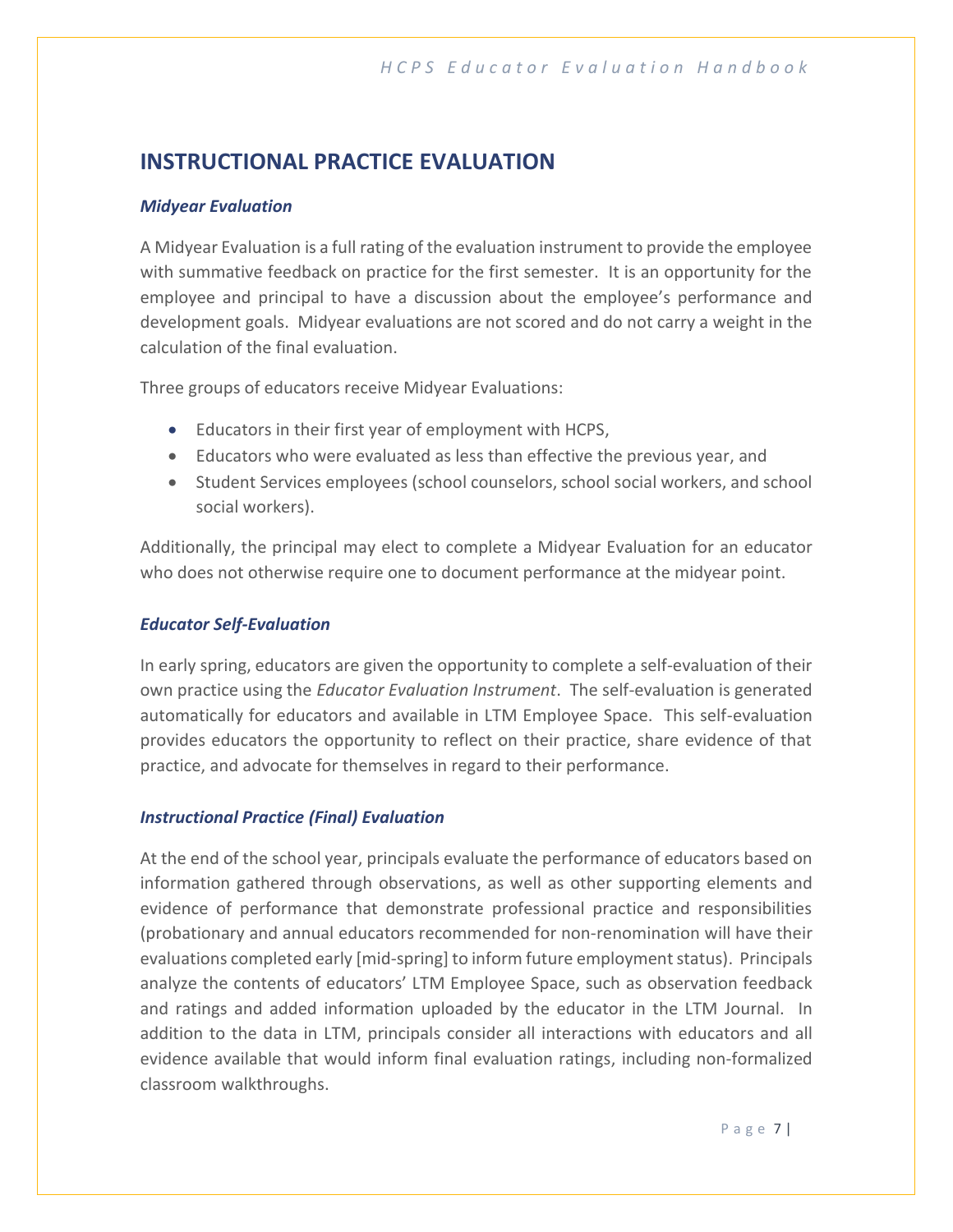For itinerant educators assigned to multiple school sites, only the primary (Level 1) principal is required to observe and evaluate the educator. The principals of the other sites to which an educator is assigned may provide input to the evaluating principal to be considered in determining the overall evaluation ratings, but this is not required.

A final evaluation is required for any educator who earns a year of credible service (i.e., works, or is paid for, 100 days within the school year).

#### *Evaluation Conference & Ratings*

Principals and educators engage in evaluation conferences at the end of the year to discuss the evaluation ratings reflecting the educators' performance over the school year. In the evaluation conference, the principal will share with the educator specific ratings given on the *Educator Evaluation Instrument*, evidence supporting those ratings, and feedback to reinforce and enhance future practice. The educator may bring to the conference documentation supporting their practice, but this is not required.

Following the conference, evaluation ratings and feedback are uploaded to the educator's LTM Employee Space portfolio. Evaluators are required to provide written explanation for all indicators rated as "Requires Action" (RA). The educator will receive a systemgenerated notification email when the evaluation is viewable in LTM Employee Space. The evaluation should be posted and finalized for the educator to view electronically within 10 business days of the conference.

Once posted, the educator has the opportunity to view the appraisal in LTM Employee Space, acknowledge the evaluation, and provide a written response to the evaluation. If an educator provides a written response to the evaluation in LTM Employee Space, the response shall become a permanent attachment to his/ her personnel file.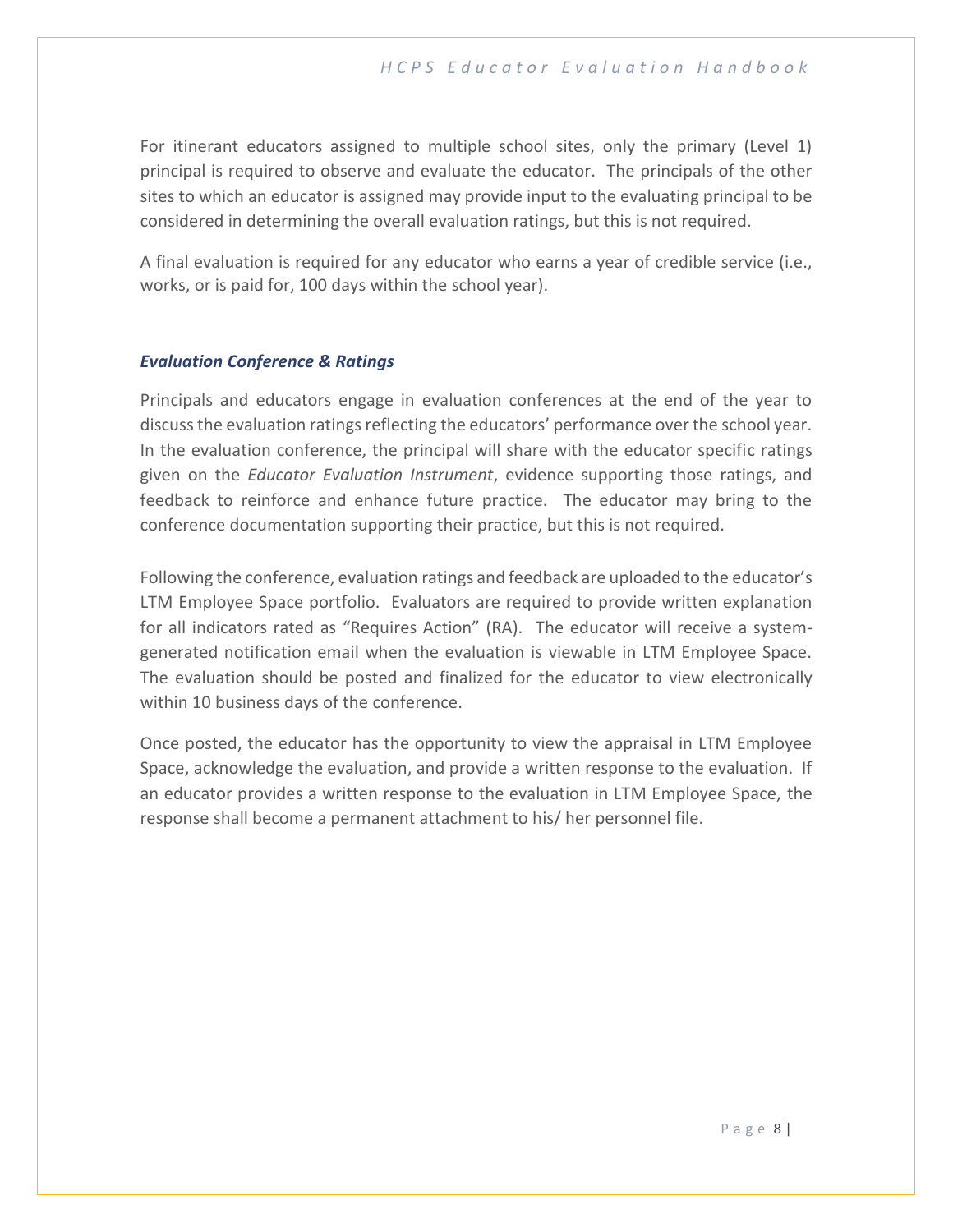## *Performance Ratings*

Annual performance in each component is rated on a scale demonstrating the varying levels of practice: Requires Action, Progressing, Accomplished, and Exemplary.

*NOTE: Components are only rated in evaluations (Self, Midyear, and Final), not observations.*

| Requires<br><b>Action</b> | • Educators performing at this level do not yet appear to<br>understand the concepts underlying the components.<br>• Educators have difficulty internalizing effective practices and<br>need ongoing assistance and support to complete daily<br>responsibilities.                                                                                                                                                                                |
|---------------------------|---------------------------------------------------------------------------------------------------------------------------------------------------------------------------------------------------------------------------------------------------------------------------------------------------------------------------------------------------------------------------------------------------------------------------------------------------|
| Progressing               | • Educators performing at this level appear to understand the<br>concepts underlying the components and attempt to<br>implement their elements, but implementation is sporadic,<br>intermittent or otherwise not entirely or inconsistently<br>successful.                                                                                                                                                                                        |
|                           |                                                                                                                                                                                                                                                                                                                                                                                                                                                   |
| Accomplished              | • Educators performing at this level have mastered the work of<br>their practice while still striving to improve.<br>• They thoroughly know their content, students, and<br>curriculum.<br>• They have a broad repertoire of strategies and activities and<br>can move easily to Plan B if necessary.                                                                                                                                             |
|                           |                                                                                                                                                                                                                                                                                                                                                                                                                                                   |
| Exemplary                 | • Educators performing at this level are master educators.<br>• Their learning environments consist of a community of<br>learners, with students highly motivated, engaged, and<br>assuming considerable responsibility for their own learning.<br>• Exemplary level performance is extremely high performance,<br>resulting from a combination of an understanding of learners,<br>pedagogy, and content with planning, delivery and reflection. |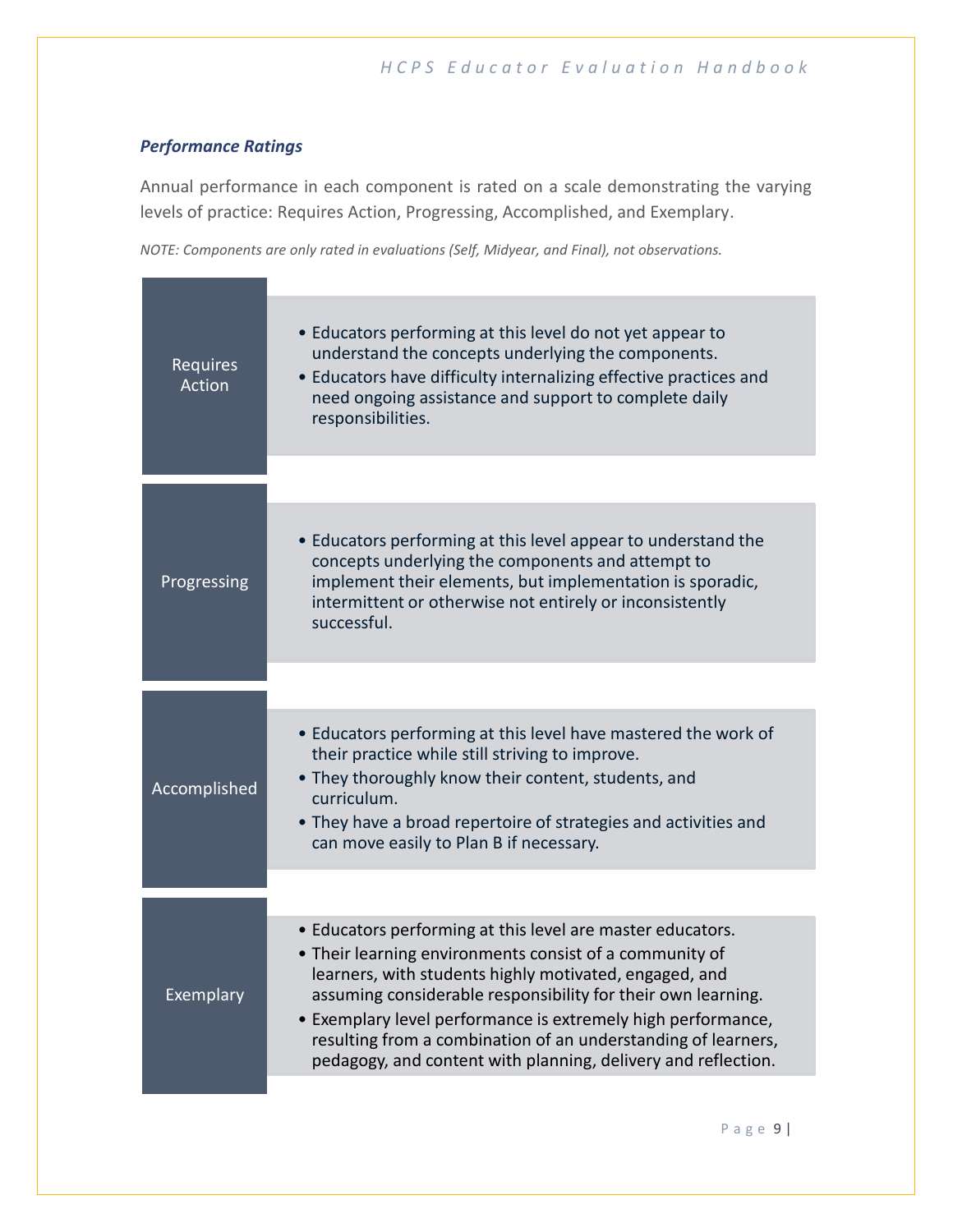## Domain C, Professional Practice, General Guidelines

The following should be used as a guideline for evaluation of components in Domain C, Professional Practice, which is only rated on the final Instructional Practice Evaluation.

#### *Guiding Principles:*

- Focus on the rubric. The rubric, including the elements associated with each component, provides a comprehensive description of expectations regarding educators' professional responsibilities.
- **•** Domain C is used to identify and recognize educators who perform their professional responsibilities with excellence.
- Specifically, components *C1, Reflection on Practice and Professional Development*, and *C2, Commitment to the School Community*, consider not only the number of activities or organizations in which an educator participates, but the quality of participation and incorporation of best practices.
- Evidence collected and used to rate Domain C reflect practice and activities only during the current, evaluated school year.

Because professional responsibilities are differentiated across grade levels, subjects, and schools, a checklist would be unnecessarily constraining. Principals, using the rubric as a guideline, should evaluate Domain C based on the distinguished needs of educators, as well as within their schools' and the district's contexts. The aforementioned guiding principles assist to support the expectations of educators based on multiple variables.

#### *Instructional Practice Evaluation Timeline*



*Evaluation due dates are set and published annually by the Human Resources Division.*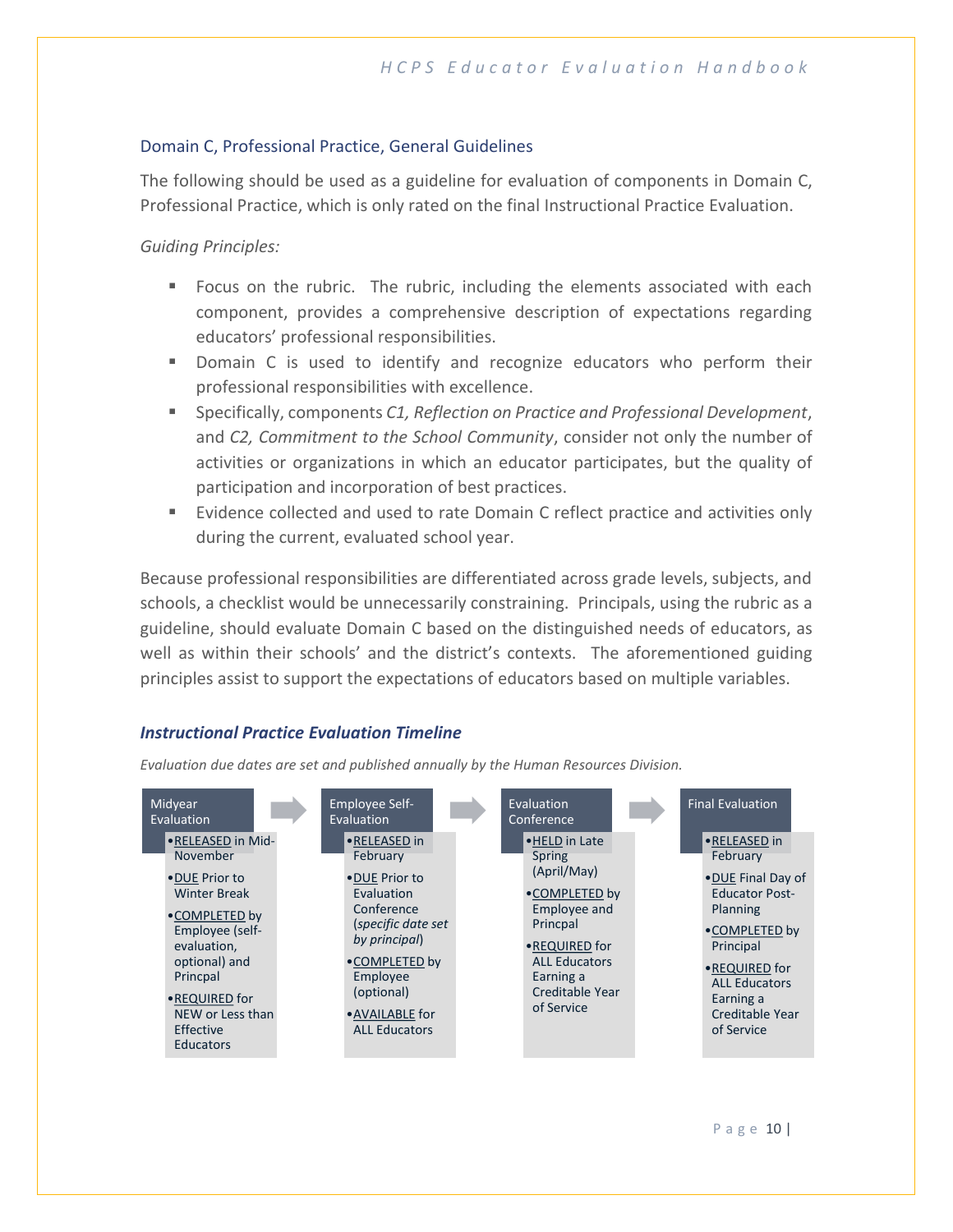#### *Instructional Practice Score*

Each component of the *Educator Evaluation Instrument* is weighted evenly, and the entire Instructional Practice Evaluation has a possible 60 points.

The breakdown of points is as follows:

|                                                                                      | <b>Requires Action</b> | Progressing | Accomplished | <b>Exemplary</b> |
|--------------------------------------------------------------------------------------|------------------------|-------------|--------------|------------------|
| <b>A1: Learning Climate</b>                                                          | $\Omega$               | 2.5         | 5            | 7.5              |
| A2: Structures of the<br><b>Learning Environment</b>                                 | $\Omega$               | 2.5         | 5            | 7.5              |
| <b>B1: Objectives for</b><br><b>Learning</b>                                         | $\Omega$               | 2.5         | 5            | 7.5              |
| <b>B2: Engagement in</b><br>Learning                                                 | $\Omega$               | 2.5         | 5            | 7.5              |
| <b>B3: Assessment of</b><br><b>Learning</b>                                          | $\Omega$               | 2.5         | 5            | 7.5              |
| <b>C1: Reflection on</b><br><b>Practice &amp; Professional</b><br><b>Development</b> | $\Omega$               | 2.5         | 5            | 7.5              |
| <b>C2: Commitment to</b><br>the School Community                                     | $\Omega$               | 2.5         | 5            | 7.5              |
| <b>C3: Professionalism</b>                                                           | 0                      | 2.5         | 5            | 7.5              |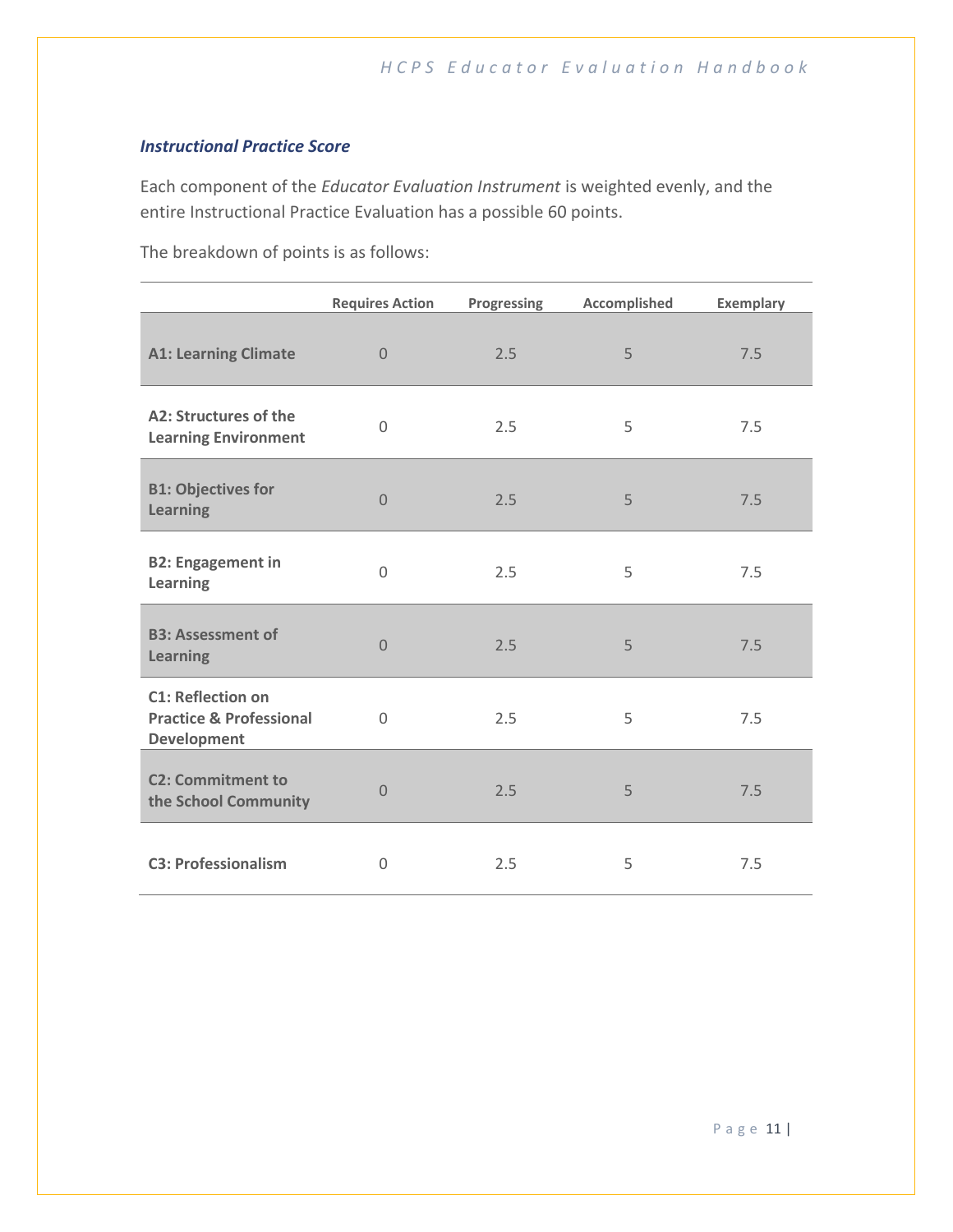# **VALUE-ADDED MEASURES (VAM)**

Per Florida Statute 1012.34(3)(a)1, at least one-third of an educator's performance evaluation must be based upon data and indicators of student performance. A value‐added measure is a statistical model that uses a variety of variables to estimate the expected one‐year learning growth and performance of each student. The performance *expectation estimate* is then compared to the *actual*  performance of the student, as measured by relevant course and content assessments. The



difference between the *expected* performance of the student and the *actual* performance of the student is the *value added* by the educator's instruction.

In order to isolate and measure an educator's impact on student achievement, the model controls for variables that are outside the educator's control, including but not limited to Exceptional Student Education (ESE) status, English language learner (ELL) status, student relative age compared to cohort, previous year's attendance, mobility, population density of residential area, and previous mathematics and reading achievement. In doing so, the educator's actual instructional impact on student growth can be extrapolated and calculated. Additionally, a student is only included in an educator's value-added calculation if that student is assigned to the educator on at least two specific benchmark dates within a semester and has all required pre- and post-measures.

#### *VAM Type: Rostered Student VAM or Schoolwide VAM*

Based on their position, an educator may have either Rostered Student VAM, Schoolwide VAM, or a combination of both (based on FTE unit assignment). For employees receiving Rostered Student VAM, their VAM is comprised of data based on the individual students to whom they are rostered (see section below for information on roster verification for VAM). Employees with Schoolwide VAM receive VAM data for all students at their school or a specific subset of students based on the educator's individual role. For example, an Elementary School Counselor receives Schoolwide VAM for all students and subject areas within the school; a Middle School Reading Coach receives Schoolwide VAM based on only reading data for all students within the school. For a comprehensive list of all instructional positions and the specific, respective VAM type, please refer to the *Evaluation and VAM Type by Position* document posted on the [Performance Evaluation](https://hillsborough.sharepoint.com/sites/PerformanceEvaluation)  [SharePoint site.](https://hillsborough.sharepoint.com/sites/PerformanceEvaluation)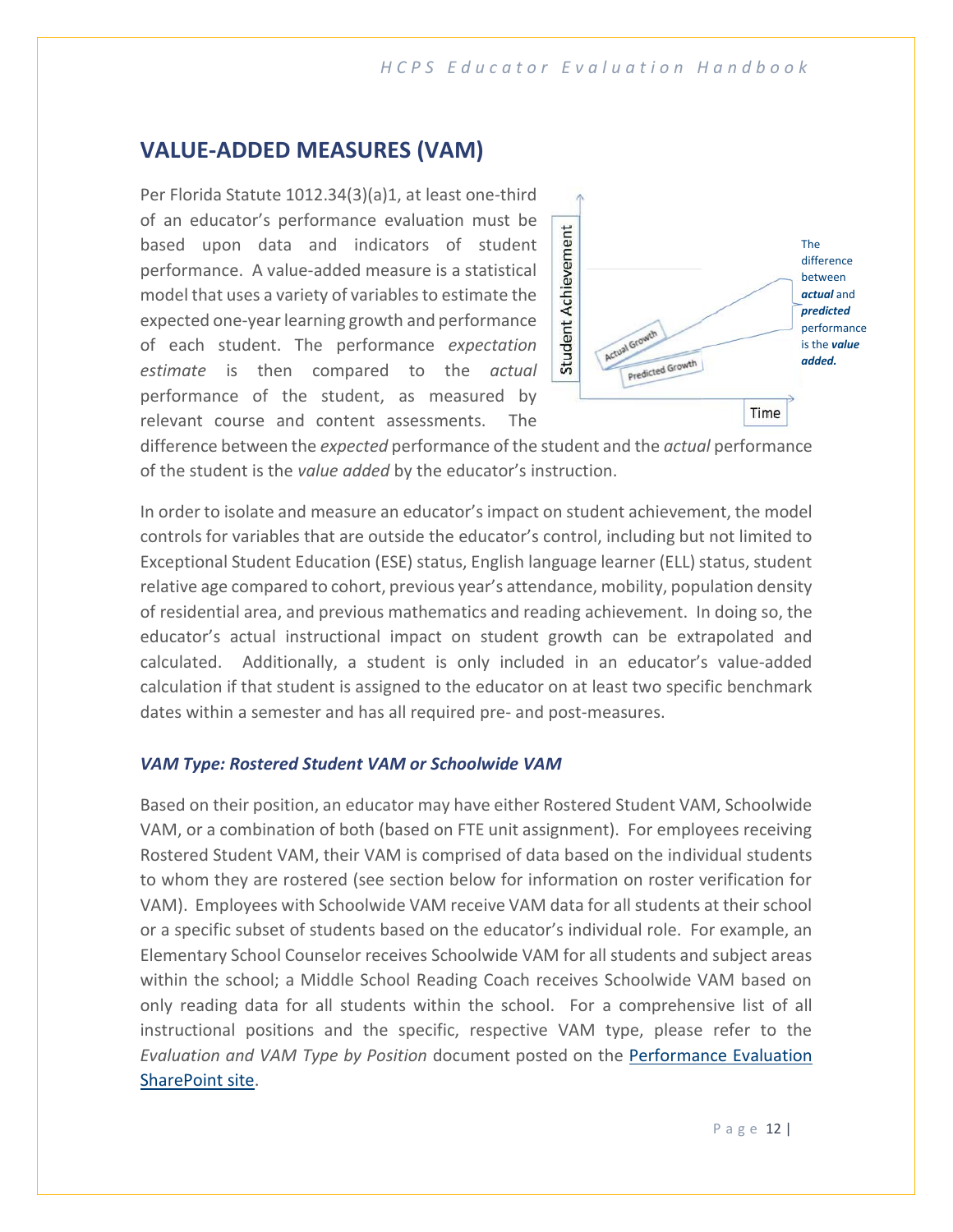#### *Roster Verification Periods*

Educators who receive Rostered Student VAM are provided four opportunities to view and verify reports of their student rosters with corresponding pre- and post-measure data throughout the year. Each Roster Verification Period is announced to educators via email with directions on how to access their personalized reports on the online employee dashboard, as well as specific information on what data is available and should be verified in the report. Additionally, educators are provided with multiple handouts that explain the test data validation process/cycle, how to understand their reports, and how to determine eligibility of students. The *Test Data Validation* reports include each educator's demographic information (assigned site, position, FTE), courses for which he/she will receive value-added measures, each student assigned to those courses, and students' pre- and post-measure scores. Each student is also marked "yes" or "no" in regard to roster eligibility for each semester, indicating whether or not they are eligible to be included in VAM.

#### Verification Period Schedule:

*Underlined items are new for the specified inquiry period.*

| <b>Verification</b>                                                                                                                                                                                                            | <b>Verification</b>                                                                                                                                                                                                                                                                                                                                                                                | <b>Verification</b>                                                                                                                                                                                                                                                                                                                                                                           | <b>Verification</b>                                                                                                                                                                                                                                                                                                                             |
|--------------------------------------------------------------------------------------------------------------------------------------------------------------------------------------------------------------------------------|----------------------------------------------------------------------------------------------------------------------------------------------------------------------------------------------------------------------------------------------------------------------------------------------------------------------------------------------------------------------------------------------------|-----------------------------------------------------------------------------------------------------------------------------------------------------------------------------------------------------------------------------------------------------------------------------------------------------------------------------------------------------------------------------------------------|-------------------------------------------------------------------------------------------------------------------------------------------------------------------------------------------------------------------------------------------------------------------------------------------------------------------------------------------------|
| Period 1                                                                                                                                                                                                                       | Period 2                                                                                                                                                                                                                                                                                                                                                                                           | <b>Period 3</b>                                                                                                                                                                                                                                                                                                                                                                               | Period 4                                                                                                                                                                                                                                                                                                                                        |
| November                                                                                                                                                                                                                       | <b>February</b>                                                                                                                                                                                                                                                                                                                                                                                    | August                                                                                                                                                                                                                                                                                                                                                                                        | September                                                                                                                                                                                                                                                                                                                                       |
| • Data to Verify:<br>• Demographics [Site,<br>Position, Course(s),<br>FTE allocation]<br>• Semester 1 Student<br><b>Rosters for FTE</b><br>Survey 2<br>• CHANGES TO SURVEY<br><b>2 DATA MUST BE</b><br><b>MADE BY DECEMBER</b> | • Data to Verify:<br>• Demographics [Site,<br>Position, Course(s),<br><b>FTE allocation]</b><br>• Semester 1 Student<br><b>Rosters for FTE</b><br>Survey 2 & Survey 6<br>• Semester 2 Student<br><b>Rosters for FTE</b><br>Survey 3<br>• Pre-measures<br>• Post-measures<br>(Semester 1)<br>• Pre- & Post-measures<br>(DJ)<br>• CHANGES TO SURVEY<br><b>3 DATA MUST BE</b><br><b>MADE BY APRIL</b> | • Data to Verify:<br>• Demographics [Site,<br>Position, Course(s),<br>FTE allocation]<br>• Semester 1 Student<br><b>Rosters for FTF</b><br>Survey 2 & Survey 6<br>• Semester 2 Rosters<br>for FTE Survey 3 &<br>Survey 8<br>• Pre-measures (all)<br>• Post-measures (all)<br>• Pre- & Post-measures<br>(DJJ)<br>• CHANGES TO SURVEY<br><b>6 &amp; 8 DATA MUST BE</b><br><b>MADE BY AUGUST</b> | . Data to Verify:<br>• Demographics [Site,<br>Position, Course(s),<br>FTE allocation]<br>• Semester 1 Student<br><b>Rosters for FTF</b><br>Survey 2 & Survey 6<br>• Semester 2 Student<br><b>Rosters for FTE</b><br>Survey 3 & Survey 8<br>• Pre-measures (all)<br>• Post-measures (all)<br>• Pre- & Post-measures<br>(DJJ)<br>• "Star" ratings |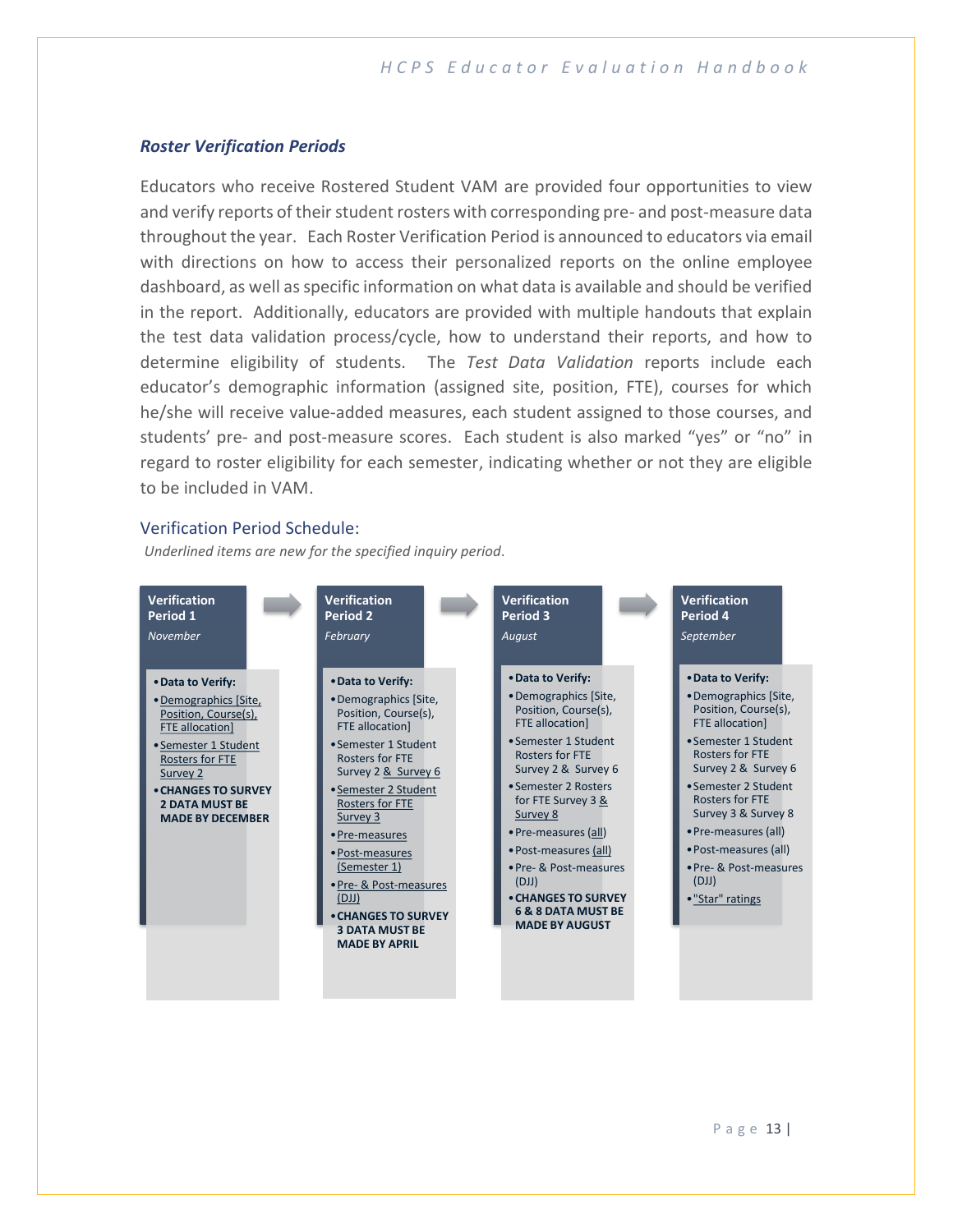If educators identify errors on their *Test Data Validation* reports, they are able to have the errors corrected through multiple avenues. For roster and FTE errors, educators work with their administrators and data processors to correct issues at the site. If there are data errors, educators are directed to submit an inquiry form (directions included in announcement email) to the district, which initiates an assistance process.

Employees who receive Schoolwide VAM are provided four opportunities to view and verify reports documenting their specific role (position[s], job code[s], site[s], and FTE allocation) and the specific type of Schoolwide VAM they are receiving based on their role.

#### *Final VAM Score*

The final value-added measure score is a numerical value between 0 and 40. The final VAM score for each educator is based on an average of the three (3) most recent years of data, when available. Only yearly VAM scores earned on the same evaluation instrument (e.g., *Educator Evaluation Instrument*) are included in the average for Final VAM. For educators with less than three years of data available, the available scores are averaged based on the number of years available.

Since VAM is based on actual performance of students, scores cannot be calculated until all student assessment data has been finalized and received by the district. As such, final evaluation reports are not released until the fall of the following school year, once VAM scores have been finalized and added to the Instructional Practice Evaluation Score.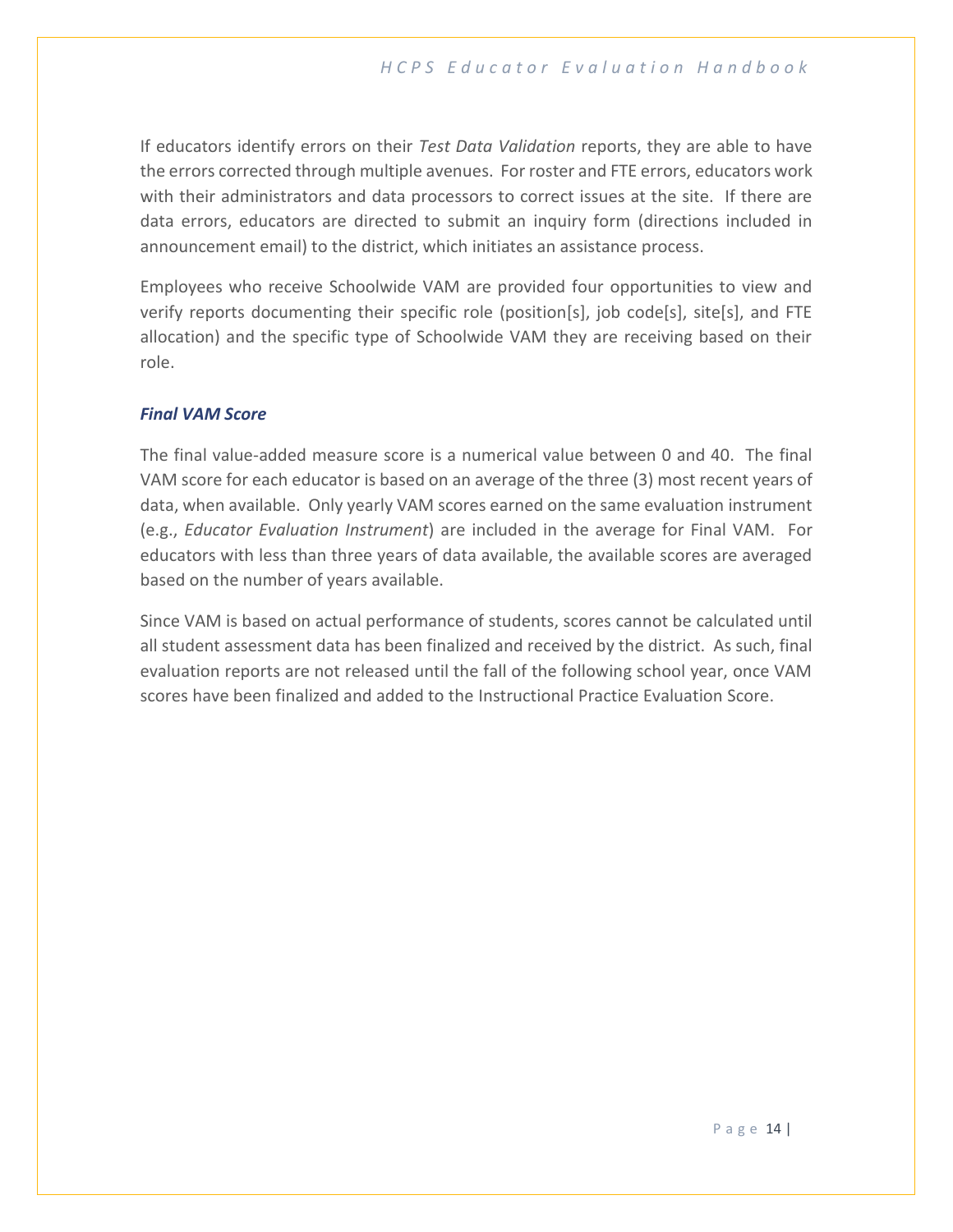# **OVERALL EVALUATION SCORE & FINAL RATINGS**

The Overall Evaluation Score (0-100 points) is a composite of:

- Instructional Practice Score (0-60 points) and
- Final VAM Score (0-40 points).

Once an Overall Evaluation Score is calculated by adding the Instructional Practice and VAM scores, the corresponding Evaluation Level is determined (Highly Effective, Effective, Needs Improvement, or Unsatisfactory). A chart detailing the score ranges for each performance level is available on the [Performance Evaluation SharePoint site.](https://hillsborough.sharepoint.com/sites/PerformanceEvaluation)

An educator's performance is integral when planning for professional learning needs as well as for consideration in educator leader roles and administrative opportunities. Additionally, principals use evaluation system data to help drive continuous improvement efforts, such as School Improvement Plans, and to develop site-based systems of support for schools.

# **LAWSON TALENT MANAGEMENT (LTM)**

All educator observation and evaluation forms are stored in Employee Space, also known as the electronic instructional portfolio, within Lawson Talent Management (LTM). Educators and administrators have access to the data in educators' Employee Space.

Appraisal forms (observation and evaluation forms) are stored in LTM Employee Space. LTM serves as an official digital storage location for all observation and evaluation related appraisal forms. Access to this data is secured via a log-in portal.

LTM Employee Space includes a journal function where educators may upload artifacts pertaining to their work and comments regarding observations and evaluations. All journal entries may be classified as "public" or "private" by the employee. When the entry is designated "private," access is restricted to only the person entering the information. When marked "public," the principal may review the journal entry.

Note on Public Records Requirement: State law mandates educator evaluations are public record and viewable one year following the completion of the evaluation.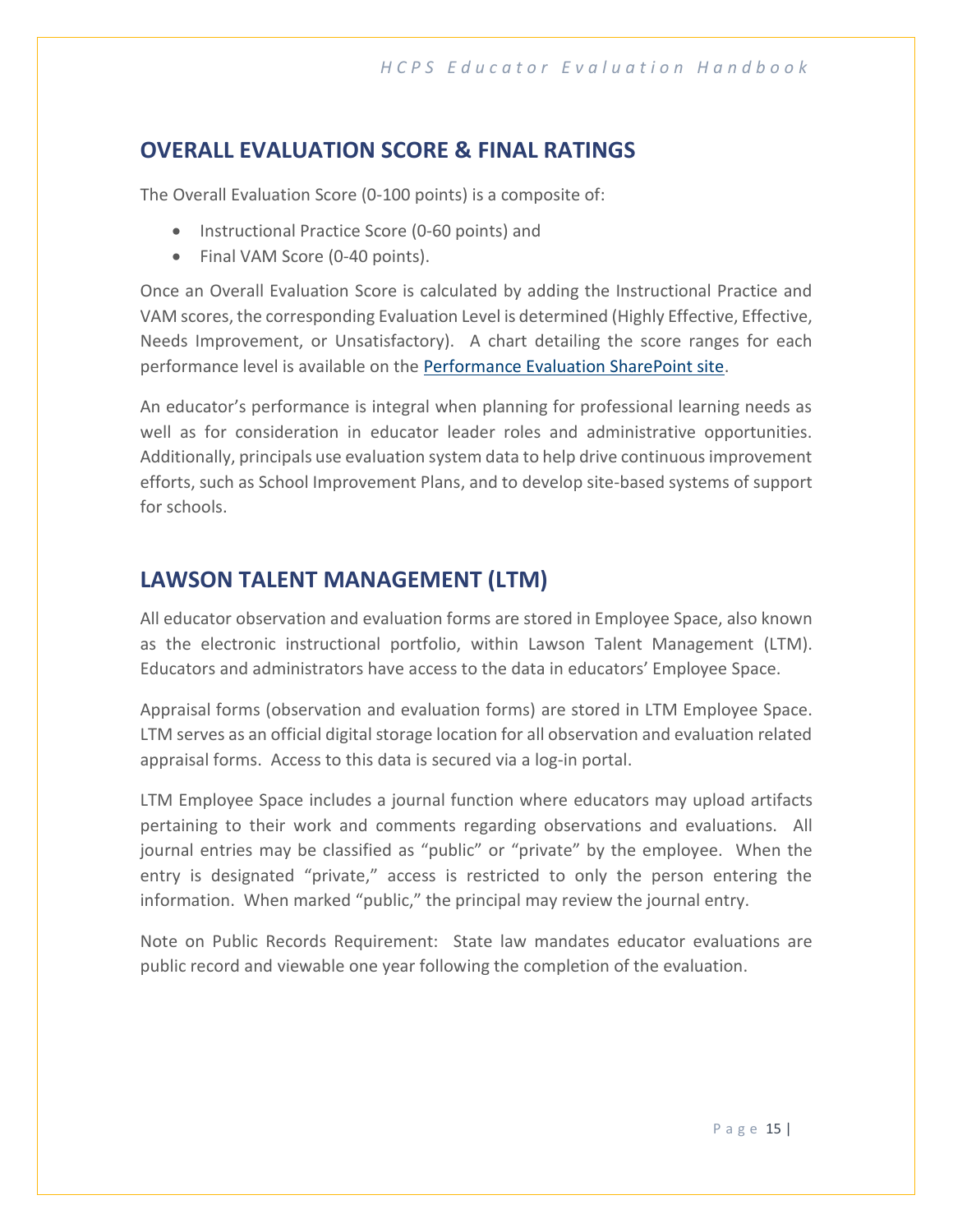# **EDUCATOR EVALUATION REVIEW PROCESS**

If an educator believes an error was made on the Instructional Practice Evaluation, a review of the evaluation may be requested. To request a review, the educator shall complete the "Request for Review" form, available on the [Performance Evaluation](https://hillsborough.sharepoint.com/sites/PerformanceEvaluation)  [SharePoint site.](https://hillsborough.sharepoint.com/sites/PerformanceEvaluation)

Requests will be reviewed by Human Resources, Performance Evaluation Department, to determine whether the educator has a reviewable issue or error in the evaluation. If there is an issue constituting review, the information will be forwarded to the Instructional Practice Evaluation Review Committee.

The Instructional Practice Evaluation Review Committee will consist of up to six individuals who are trained on the evaluation rubric(s) and system. Specifically, the committee will include:

- a. Two educators selected by the Hillsborough Classroom Educators Association (HCTA)
- b. Two district-level administrators (excluding principals and supervisory staff currently evaluating educators)
- c. One HCTA staff representative
- d. One HCPS Human Resources Performance Evaluation representative

The committee will meet as needed to review all submissions. The committee may request additional information regarding the evaluation if necessary. The committee's recommendations will be submitted to the Chief Human Resources Officer.

**For updated information regarding the evaluation process, please review all resources on the [Performance Evaluation SharePoint site.](https://hillsborough.sharepoint.com/sites/PerformanceEvaluation)**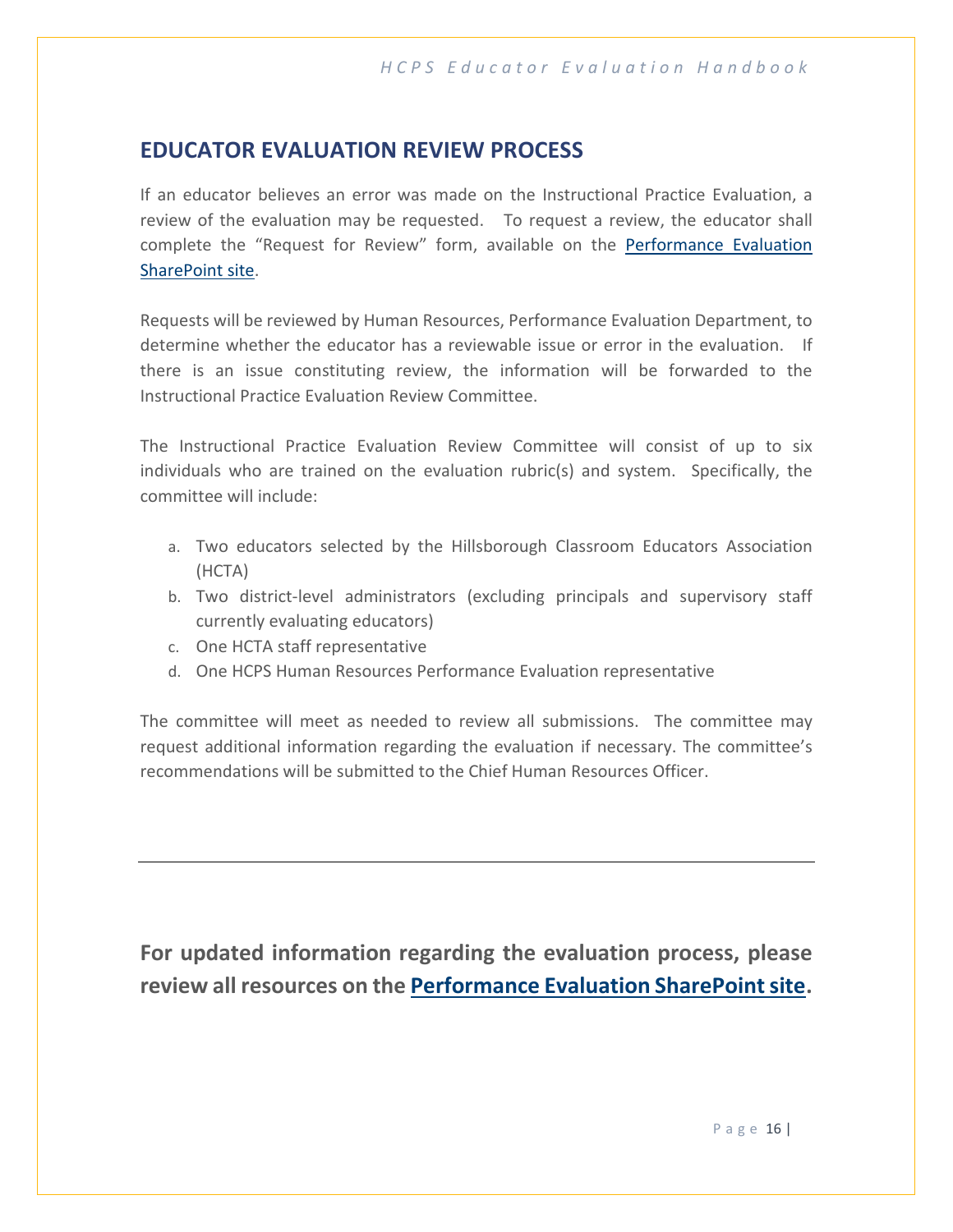# **APPENDIX: EDUCATOR EVALUATION INSTRUMENT**

|                                                                                                                                                                                                                                                                                                                                                                                                                                                                                                                                                                                             |                                                                                                                                        |                                                                                                                                                                                  | <b>Performance Rating</b>                                                                                                                                         |                                                                                                                                                                                |  |
|---------------------------------------------------------------------------------------------------------------------------------------------------------------------------------------------------------------------------------------------------------------------------------------------------------------------------------------------------------------------------------------------------------------------------------------------------------------------------------------------------------------------------------------------------------------------------------------------|----------------------------------------------------------------------------------------------------------------------------------------|----------------------------------------------------------------------------------------------------------------------------------------------------------------------------------|-------------------------------------------------------------------------------------------------------------------------------------------------------------------|--------------------------------------------------------------------------------------------------------------------------------------------------------------------------------|--|
|                                                                                                                                                                                                                                                                                                                                                                                                                                                                                                                                                                                             | <b>Requires Action</b>                                                                                                                 | <b>Progressing</b>                                                                                                                                                               | <b>Accomplished</b>                                                                                                                                               | <b>Exemplary</b>                                                                                                                                                               |  |
|                                                                                                                                                                                                                                                                                                                                                                                                                                                                                                                                                                                             | (0 points)                                                                                                                             | $(2.5$ points)                                                                                                                                                                   | (5 points)                                                                                                                                                        | $(7.5$ points)                                                                                                                                                                 |  |
|                                                                                                                                                                                                                                                                                                                                                                                                                                                                                                                                                                                             | <b>Domain A: The Learning Environment</b>                                                                                              |                                                                                                                                                                                  |                                                                                                                                                                   |                                                                                                                                                                                |  |
| A1:<br>Learning<br>Climate                                                                                                                                                                                                                                                                                                                                                                                                                                                                                                                                                                  | The expectation of<br>Progressing<br>practice is not<br>met.                                                                           | An attempt is made to<br>create a welcoming<br>environment. The<br>educator is respectful<br>of learners, and<br>learners generally<br>comply with the<br>educator's directions. | The learning<br>environment is<br>welcoming and<br>responsive; learners<br>are valued and have<br>the opportunity to be<br>included in the<br>learning community. | The learning<br>environment is<br>welcoming and<br>responsive; learners<br>are valued and have<br>the opportunity to be<br>included in the<br>learning community.              |  |
|                                                                                                                                                                                                                                                                                                                                                                                                                                                                                                                                                                                             |                                                                                                                                        |                                                                                                                                                                                  | Learners participate in<br>the positive learning<br>climate by interacting<br>with one another.                                                                   | Learners contribute to<br>the positive learning<br>climate by<br>authentically<br>interacting with and<br>being responsive to<br>one another.                                  |  |
| Elements:<br>Educator interactions with learners<br>■ Classroom/environment culture                                                                                                                                                                                                                                                                                                                                                                                                                                                                                                         | " Learner interactions with each other<br>" Learner willingness to share and be open<br>" Opportunities for learners to interact/share |                                                                                                                                                                                  |                                                                                                                                                                   |                                                                                                                                                                                |  |
| A2:                                                                                                                                                                                                                                                                                                                                                                                                                                                                                                                                                                                         | The expectation                                                                                                                        | The learning                                                                                                                                                                     | The learning                                                                                                                                                      | The learning                                                                                                                                                                   |  |
| <b>Structures of</b>                                                                                                                                                                                                                                                                                                                                                                                                                                                                                                                                                                        | of Progressing                                                                                                                         | environment allows                                                                                                                                                               | environment                                                                                                                                                       | environment                                                                                                                                                                    |  |
| the Learning<br><b>Environment</b>                                                                                                                                                                                                                                                                                                                                                                                                                                                                                                                                                          | practice is not<br>met.                                                                                                                | for moderate<br>learner<br>engagement<br>through partially<br>effective<br>management of<br>materials,<br>resources, routines,<br>procedures, and<br>behavioral<br>expectations. | promotes learner<br>engagement<br>through effective<br>management of<br>materials,<br>resources, routines,<br>procedures, and<br>behavioral<br>expectations.      | enhances learner<br>engagement<br>through learner<br>ownership in the<br>management of<br>materials,<br>resources, routines,<br>procedures, and<br>behavioral<br>expectations. |  |
| Elements:<br>■ Management of instructional groups<br>■ Management of transitions<br>" Management of routines, procedures, and non-instructional duties<br>" Management of materials and supplies<br>Assurance of equity in management of routines, procedures, and behavior expectations<br>" Supervision of volunteers and/or paraprofessionals<br>■ Behavioral expectations and standards of conduct<br>■ Monitoring of behavior<br>Response to misbehavior<br>Reinforcement of positive behavior<br>■ Safety and accessibility<br>Arrangement of furniture and use of physical resources |                                                                                                                                        |                                                                                                                                                                                  |                                                                                                                                                                   |                                                                                                                                                                                |  |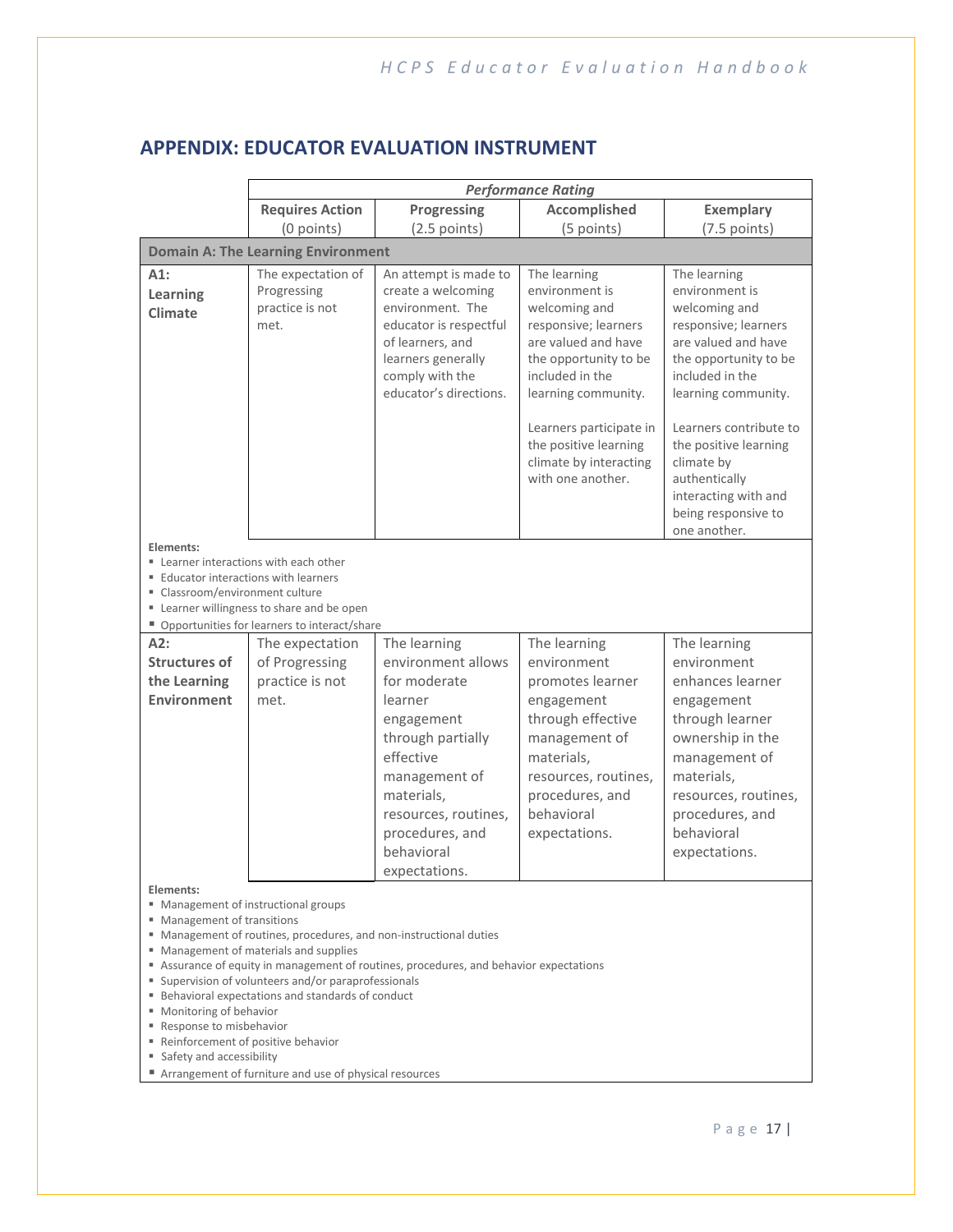|                                                                                                                                                                                                                                                                                                                                                                                                                                                                                                                                                                                                                                                                                                                                                                 |                                                              |                                                                                                                                                                                                                                        | <b>Performance Rating</b>                                                                                                                                                                                                                                                                                  |                                                                                                                                                                                                                                                                                                                          |
|-----------------------------------------------------------------------------------------------------------------------------------------------------------------------------------------------------------------------------------------------------------------------------------------------------------------------------------------------------------------------------------------------------------------------------------------------------------------------------------------------------------------------------------------------------------------------------------------------------------------------------------------------------------------------------------------------------------------------------------------------------------------|--------------------------------------------------------------|----------------------------------------------------------------------------------------------------------------------------------------------------------------------------------------------------------------------------------------|------------------------------------------------------------------------------------------------------------------------------------------------------------------------------------------------------------------------------------------------------------------------------------------------------------|--------------------------------------------------------------------------------------------------------------------------------------------------------------------------------------------------------------------------------------------------------------------------------------------------------------------------|
|                                                                                                                                                                                                                                                                                                                                                                                                                                                                                                                                                                                                                                                                                                                                                                 | <b>Requires Action</b>                                       | <b>Progressing</b>                                                                                                                                                                                                                     | <b>Accomplished</b>                                                                                                                                                                                                                                                                                        | <b>Exemplary</b>                                                                                                                                                                                                                                                                                                         |
|                                                                                                                                                                                                                                                                                                                                                                                                                                                                                                                                                                                                                                                                                                                                                                 | (0 points)                                                   | $(2.5$ points)                                                                                                                                                                                                                         | (5 points)                                                                                                                                                                                                                                                                                                 | $(7.5$ points)                                                                                                                                                                                                                                                                                                           |
|                                                                                                                                                                                                                                                                                                                                                                                                                                                                                                                                                                                                                                                                                                                                                                 | <b>Domain B: The Learning Experience</b>                     |                                                                                                                                                                                                                                        |                                                                                                                                                                                                                                                                                                            |                                                                                                                                                                                                                                                                                                                          |
| B1:<br><b>Purpose for</b><br>Learning                                                                                                                                                                                                                                                                                                                                                                                                                                                                                                                                                                                                                                                                                                                           | The expectation<br>of Progressing<br>practice is not<br>met. | An appropriate,<br>standards-aligned<br>learning purpose is<br>established,<br>communicated, and<br>integrated into the<br>learning<br>experience.<br>Learners are aware<br>of the purpose for<br>learning and<br>learning activities. | An appropriate,<br>standards-aligned,<br>and rigorous<br>learning purpose is<br>established,<br>communicated, and<br>integrated into the<br>learning<br>experience.<br>Learners<br>understand the<br>purpose for<br>learning and<br>learning activities.<br>Connections are<br>made between<br>current and | Learners are<br>invested and have<br>ownership in the<br>establishment,<br>communication, and<br>integration of an<br>appropriate,<br>standards-aligned,<br>and rigorous<br>learning purpose.<br>Learners<br>demonstrate<br>understanding and<br>make connections<br>between current<br>and past, future,<br>and broader |
|                                                                                                                                                                                                                                                                                                                                                                                                                                                                                                                                                                                                                                                                                                                                                                 |                                                              |                                                                                                                                                                                                                                        |                                                                                                                                                                                                                                                                                                            |                                                                                                                                                                                                                                                                                                                          |
| past/future<br>learning.<br>learning.<br>Elements:<br>" Knowledge of content, standards, and the structure of the discipline<br>■ Knowledge of pedagogy<br>Knowledge of prerequisite relationships<br>Knowledge of child and adolescent development<br>■ Knowledge of the learning process<br>Knowledge of learners' skills, knowledge, and language proficiency<br>Knowledge of learners' backgrounds, interests, and needs<br>" Value, sequence, and alignment of objectives<br>Alignment to standards<br>Appropriateness of addressed standards<br>" Clarity and balance of objectives<br>" Suitability for diverse learners<br>" Equity for all students<br><b>Expectations for learning</b><br>Explanations of content<br>Use of oral and written language |                                                              |                                                                                                                                                                                                                                        |                                                                                                                                                                                                                                                                                                            |                                                                                                                                                                                                                                                                                                                          |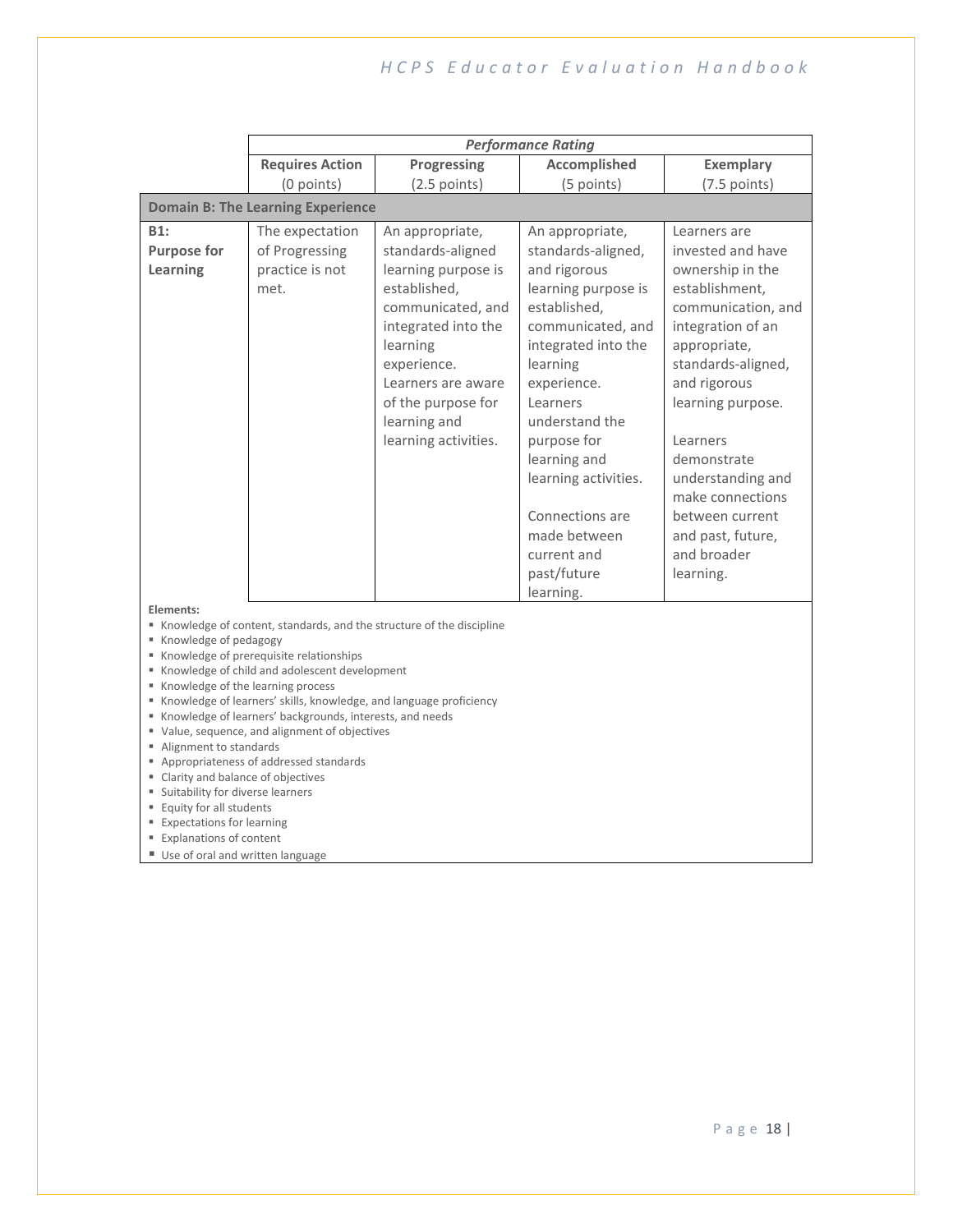|                                                      |                                              |                     | <b>Performance Rating</b> |                        |  |  |
|------------------------------------------------------|----------------------------------------------|---------------------|---------------------------|------------------------|--|--|
|                                                      | <b>Requires Action</b>                       | Progressing         | <b>Accomplished</b>       | <b>Exemplary</b>       |  |  |
|                                                      | (0 points)                                   | $(2.5$ points)      | (5 points)                | $(7.5$ points)         |  |  |
| <b>B2:</b>                                           | The expectation                              | Learning            | Learning                  | Learning               |  |  |
| Engagement                                           | of Progressing                               | experiences are     | experiences are           | experiences are        |  |  |
| in Learning                                          | practice is not                              | designed and        | skillfully designed       | skillfully designed    |  |  |
|                                                      | met.                                         | implemented for     | and implemented           | and implemented so     |  |  |
|                                                      |                                              | moderate learner    | so that learners          | that learners engage   |  |  |
|                                                      |                                              | engagement in       | engage in rigorous        | in rigorous and        |  |  |
|                                                      |                                              | cognitive work,     | and meaningful            | meaningful             |  |  |
|                                                      |                                              | aligned to          | cognitive work,           | cognitive work,        |  |  |
|                                                      |                                              | standards and       | aligned to                | aligned to             |  |  |
|                                                      |                                              | demonstrating       | standards, and            | standards, and         |  |  |
|                                                      |                                              | some movement       | demonstrate               | demonstrate            |  |  |
|                                                      |                                              | toward higher-level | movement toward           | movement toward        |  |  |
|                                                      |                                              | understanding.      | higher-level              | higher-level           |  |  |
|                                                      |                                              |                     | understanding.            | understanding while    |  |  |
|                                                      |                                              |                     |                           | fostering learners'    |  |  |
|                                                      |                                              |                     | Equity in the             | intellectual curiosity |  |  |
|                                                      |                                              |                     | learning process is       | about the content.     |  |  |
|                                                      |                                              |                     | ensured through           |                        |  |  |
|                                                      |                                              |                     | differentiation of        | Equity in the          |  |  |
|                                                      |                                              |                     | learning                  | learning process is    |  |  |
|                                                      |                                              |                     | experiences.              | ensured through        |  |  |
|                                                      |                                              |                     |                           | differentiation of     |  |  |
|                                                      |                                              |                     |                           | learning               |  |  |
|                                                      |                                              |                     |                           | experiences.           |  |  |
|                                                      |                                              |                     |                           | Through ownership      |  |  |
|                                                      |                                              |                     |                           | of the learning        |  |  |
|                                                      |                                              |                     |                           | process, learners      |  |  |
|                                                      |                                              |                     |                           | demonstrate deep       |  |  |
|                                                      |                                              |                     |                           | investment in the      |  |  |
|                                                      |                                              |                     |                           | learning experience.   |  |  |
| Elements:                                            |                                              |                     |                           |                        |  |  |
| " Learning activities and assignments                |                                              |                     |                           |                        |  |  |
| Level of rigor                                       | Suitability and appropriateness for learners |                     |                           |                        |  |  |
| <b>Equity for all learners</b>                       |                                              |                     |                           |                        |  |  |
| Alignment with objectives, standards, and curriculum |                                              |                     |                           |                        |  |  |
| " Instructional materials and resources              |                                              |                     |                           |                        |  |  |
| " Structure and pacing<br>Activities and assignments |                                              |                     |                           |                        |  |  |
|                                                      | Application of learning                      |                     |                           |                        |  |  |
| Grouping of learners                                 |                                              |                     |                           |                        |  |  |
| Discussion techniques                                | " Type and quality of questions/prompts      |                     |                           |                        |  |  |
| <b>Learner participation</b>                         |                                              |                     |                           |                        |  |  |
| ■ Flexibility and responsiveness                     |                                              |                     |                           |                        |  |  |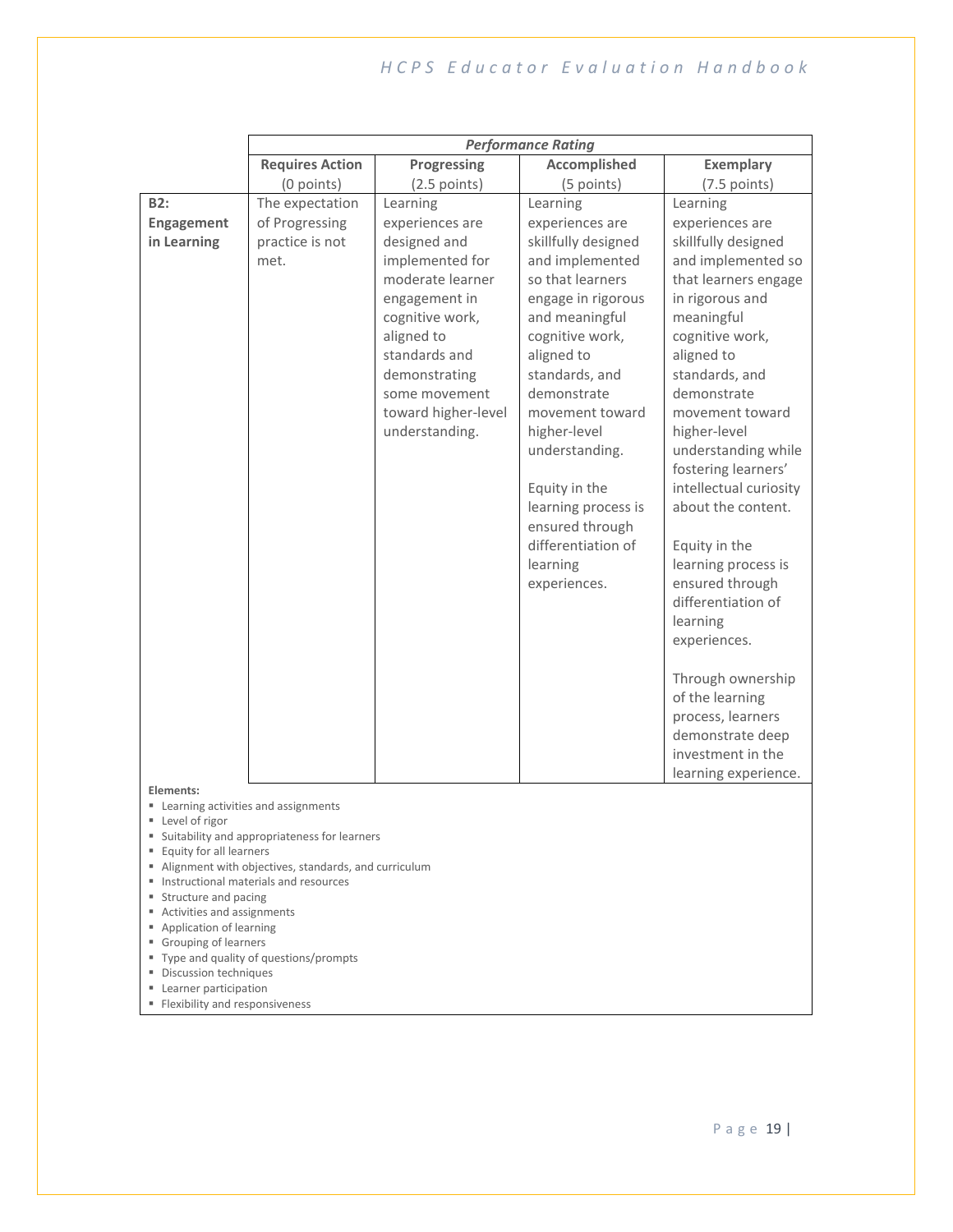|                   |                        |                    | <b>Performance Rating</b> |                       |
|-------------------|------------------------|--------------------|---------------------------|-----------------------|
|                   | <b>Requires Action</b> | <b>Progressing</b> | <b>Accomplished</b>       | <b>Exemplary</b>      |
|                   | (0 points)             | $(2.5$ points)     | (5 points)                | $(7.5$ points)        |
| B3:               | The expectation        | Assessment of      | Assessment of             | Assessment of         |
| <b>Assessment</b> | of Progressing         | learning is        | learning is               | learning is           |
| of Learning       | practice is not        | developed, aligned | proficiently              | proficiently          |
|                   | met.                   | to appropriate     | developed, aligned        | developed, aligned    |
|                   |                        | standards, and     | to appropriate            | to appropriate        |
|                   |                        | utilized by the    | standards, and            | standards, and        |
|                   |                        | educator.          | utilized throughout       | utilized throughout   |
|                   |                        |                    | the learning              | the learning          |
|                   |                        | Some data and      | experiences.              | experiences.          |
|                   |                        | evidence collected |                           |                       |
|                   |                        | from assessments   | Data and evidence         | Data and evidence     |
|                   |                        | are used to gauge  | collected from            | collected from        |
|                   |                        | learner            | assessments are           | assessments are       |
|                   |                        | understanding and  | used to gauge             | used to gauge         |
|                   |                        | progress toward    | learner                   | learner               |
|                   |                        | objectives. Some   | understanding and         | understanding and     |
|                   |                        | adjustments to     | progress toward           | progress toward       |
|                   |                        | instruction are    | objectives, and           | objectives, and       |
|                   |                        | made as needed.    | adjust instruction        | adjust instruction as |
|                   |                        |                    | as needed.                | needed.               |
|                   |                        | Learners are aware |                           |                       |
|                   |                        | of the assessment  | Learners participate      | Learners              |
|                   |                        | process.           | in the assessment         | demonstrate           |
|                   |                        |                    | process, including        | ownership of the      |
|                   |                        |                    | self-assessment           | assessment process,   |
|                   |                        |                    | and/or provision of       | including             |
|                   |                        |                    | feedback.                 | involvement in the    |
|                   |                        |                    |                           | establishment of      |
|                   |                        |                    |                           | assessment            |
|                   |                        |                    |                           | activities and/or     |
|                   |                        |                    |                           | criteria, self-       |
|                   |                        |                    |                           | assessment, and/or    |
|                   |                        |                    |                           | provision of          |
|                   |                        |                    |                           | feedback.             |

**Elements:**

- Monitoring of learning/depth of understanding
- Alignment with instructional outcomes and standards
- Suitability and appropriateness for learners
- Equity for all learners
- Criteria and standards
- Design of formative assessments
- Plan for use of assessment data
- Feedback
- Self-assessment
- Accuracy of assessment by learners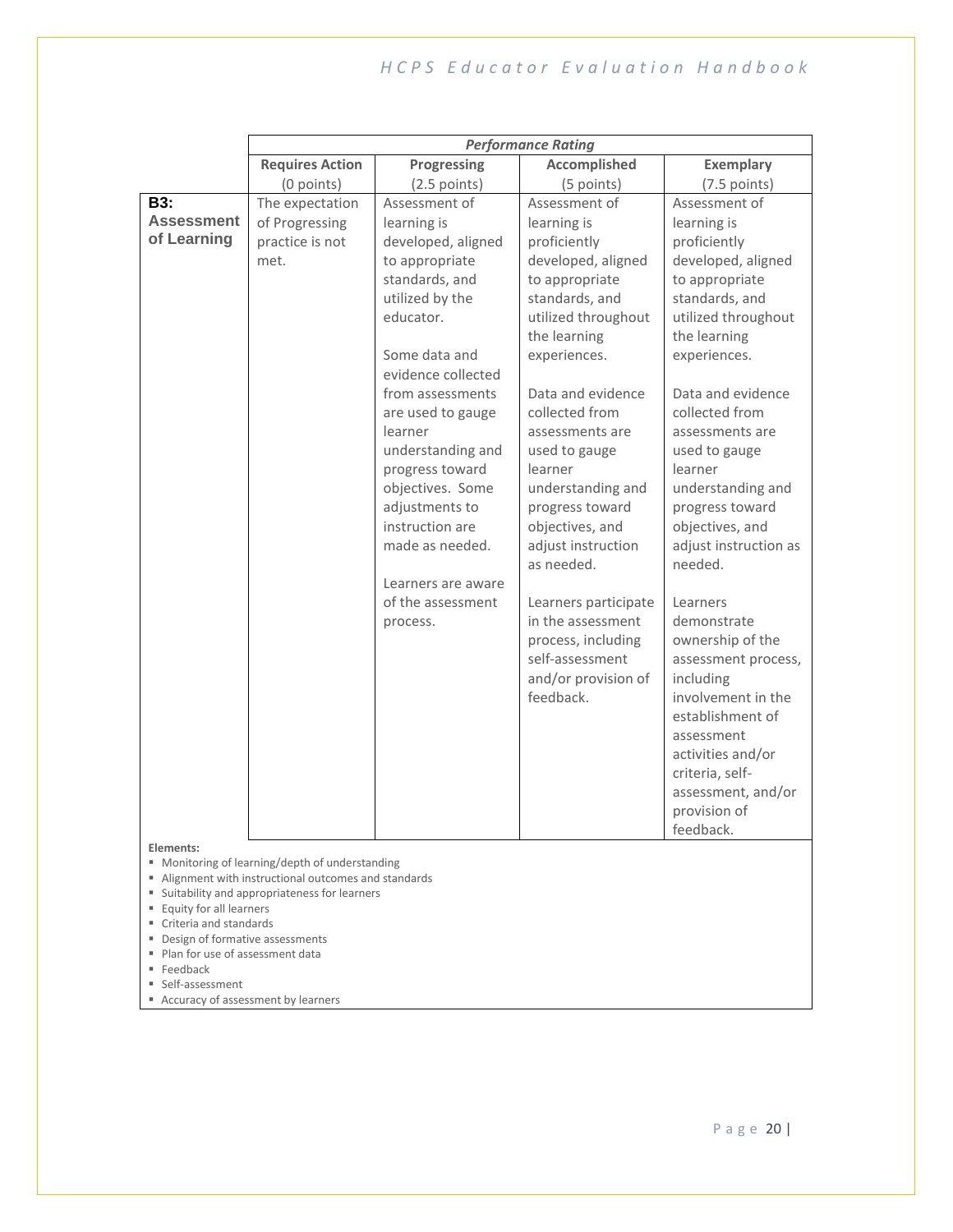|                                                                                                          |                                                              |                                                                                                                                                                                                                                                                                                                 | <b>Performance Rating</b>                                                                                                                                                                                                                                                                                                                                                                                                                                                 |                                                                                                                                                                                                                                                                                                                                                                                                                                                                                                                                                                                                                                                                     |  |  |  |  |
|----------------------------------------------------------------------------------------------------------|--------------------------------------------------------------|-----------------------------------------------------------------------------------------------------------------------------------------------------------------------------------------------------------------------------------------------------------------------------------------------------------------|---------------------------------------------------------------------------------------------------------------------------------------------------------------------------------------------------------------------------------------------------------------------------------------------------------------------------------------------------------------------------------------------------------------------------------------------------------------------------|---------------------------------------------------------------------------------------------------------------------------------------------------------------------------------------------------------------------------------------------------------------------------------------------------------------------------------------------------------------------------------------------------------------------------------------------------------------------------------------------------------------------------------------------------------------------------------------------------------------------------------------------------------------------|--|--|--|--|
|                                                                                                          | <b>Requires Action</b>                                       | Progressing                                                                                                                                                                                                                                                                                                     | <b>Accomplished</b>                                                                                                                                                                                                                                                                                                                                                                                                                                                       | <b>Exemplary</b>                                                                                                                                                                                                                                                                                                                                                                                                                                                                                                                                                                                                                                                    |  |  |  |  |
|                                                                                                          | (0 points)                                                   | $(2.5$ points)                                                                                                                                                                                                                                                                                                  | (5 points)                                                                                                                                                                                                                                                                                                                                                                                                                                                                | $(7.5$ points)                                                                                                                                                                                                                                                                                                                                                                                                                                                                                                                                                                                                                                                      |  |  |  |  |
| <b>Domain C: Professional Practice</b>                                                                   |                                                              |                                                                                                                                                                                                                                                                                                                 |                                                                                                                                                                                                                                                                                                                                                                                                                                                                           |                                                                                                                                                                                                                                                                                                                                                                                                                                                                                                                                                                                                                                                                     |  |  |  |  |
| $C1$ :<br><b>Reflection on</b><br><b>Practice and</b><br>Professional<br><b>Development</b><br>Elements: | The expectation<br>of Progressing<br>practice is not<br>met. | Reflections on<br>practice are<br>partially accurate<br>and/or occur<br>infrequently or<br>inconsistently.<br>Assessment of<br>practice based on<br>reflection is<br>inconsistently<br>used in<br>conjunction with<br>external feedback<br>to drive<br>continuous<br>professional<br>development and<br>growth. | Accurate reflection<br>on practice occurs<br>frequently and<br>consistently by<br>examining<br>evidence of<br>learning.<br>Identification of<br>successful and/or<br>unsuccessful<br>practices includes<br>evidence of<br>learning and<br>explanation for<br>success, or lack<br>thereof.<br>Assessment of<br>practice based on<br>reflection is used<br>in conjunction with<br>external feedback<br>to drive<br>continuous<br>professional<br>development and<br>growth. | Accurate reflection<br>on practice occurs<br>continuously and<br>as an ongoing and<br>extensive<br>examination of<br>formal and<br>informal examining<br>evidence of<br>learning.<br>Identification of<br>successful and<br>unsuccessful<br>practices includes<br>evidence of<br>learning and<br>explanation for<br>success, or lack<br>thereof.<br>Assessment of<br>practice based on<br>reflection, data<br>from multiple<br>sources, and<br>external feedback<br>is used to<br>determine<br>continuous<br>professional<br>development and<br>growth.<br>Professional<br>development and<br>support is delivered<br>to colleagues based<br>on expressed<br>needs. |  |  |  |  |
| Accuracy of reflection<br>Use of data and other evidence of learning                                     |                                                              |                                                                                                                                                                                                                                                                                                                 |                                                                                                                                                                                                                                                                                                                                                                                                                                                                           |                                                                                                                                                                                                                                                                                                                                                                                                                                                                                                                                                                                                                                                                     |  |  |  |  |
| Use in future practice                                                                                   |                                                              |                                                                                                                                                                                                                                                                                                                 |                                                                                                                                                                                                                                                                                                                                                                                                                                                                           |                                                                                                                                                                                                                                                                                                                                                                                                                                                                                                                                                                                                                                                                     |  |  |  |  |
|                                                                                                          |                                                              |                                                                                                                                                                                                                                                                                                                 |                                                                                                                                                                                                                                                                                                                                                                                                                                                                           | " Enhancement of content knowledge and pedagogical skill<br>" Receptivity to feedback from colleagues                                                                                                                                                                                                                                                                                                                                                                                                                                                                                                                                                               |  |  |  |  |

- Services to the profession
- Initiative to develop professionally
- Attendance of professional development opportunities
- **B** Application of professional learning
- **B** Sharing of professional learning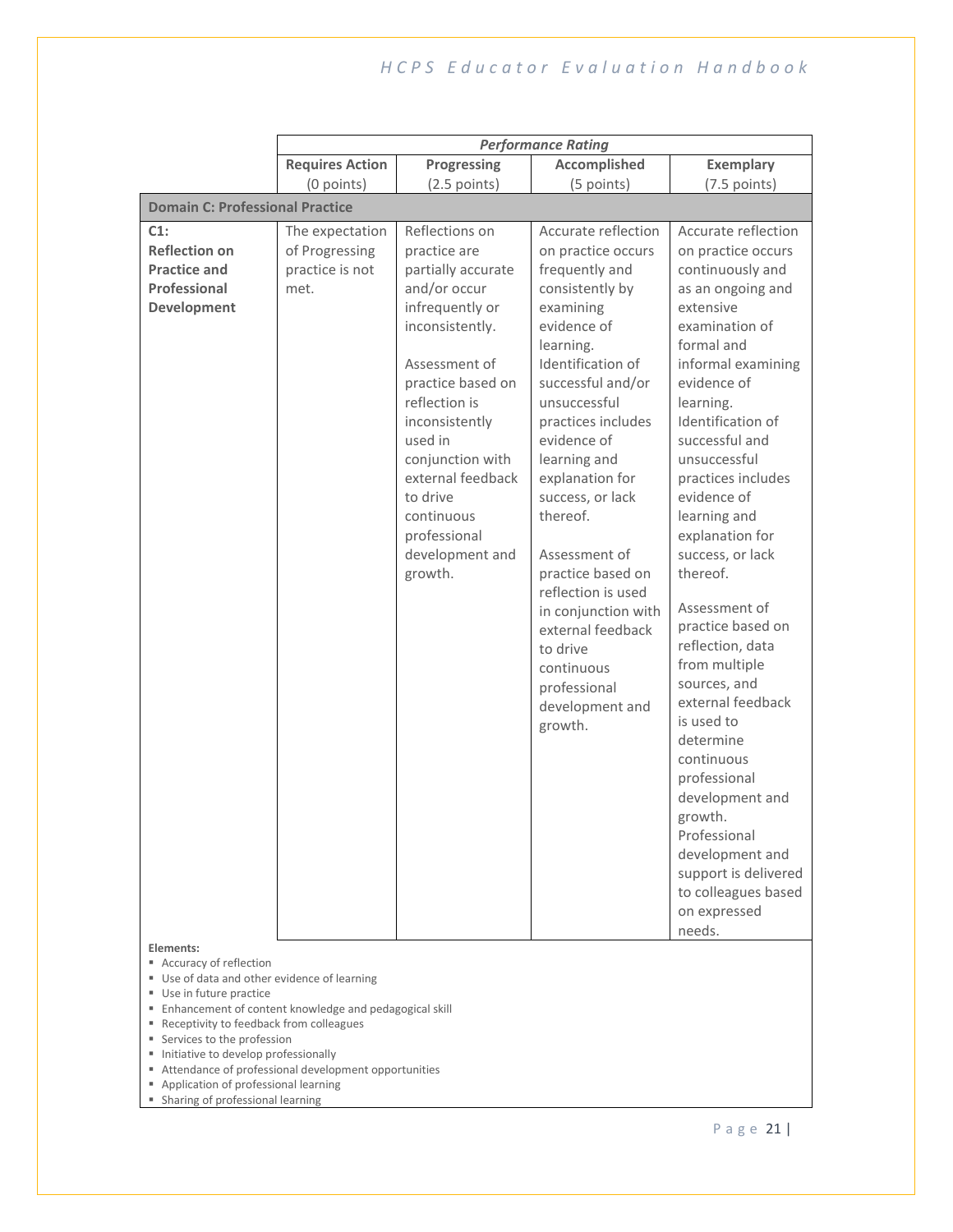|                                                                                                                                                                                                                                         |                                                                                                               |                                                                                                                                                                                                                             | <b>Performance Rating</b>                                                                                                                                                                                 |                                                                                                                                                                                                                                                                                                                                                                                                                                                  |
|-----------------------------------------------------------------------------------------------------------------------------------------------------------------------------------------------------------------------------------------|---------------------------------------------------------------------------------------------------------------|-----------------------------------------------------------------------------------------------------------------------------------------------------------------------------------------------------------------------------|-----------------------------------------------------------------------------------------------------------------------------------------------------------------------------------------------------------|--------------------------------------------------------------------------------------------------------------------------------------------------------------------------------------------------------------------------------------------------------------------------------------------------------------------------------------------------------------------------------------------------------------------------------------------------|
|                                                                                                                                                                                                                                         | <b>Requires Action</b>                                                                                        | Progressing                                                                                                                                                                                                                 | <b>Accomplished</b>                                                                                                                                                                                       | <b>Exemplary</b>                                                                                                                                                                                                                                                                                                                                                                                                                                 |
|                                                                                                                                                                                                                                         | (0 points)                                                                                                    | $(2.5$ points)                                                                                                                                                                                                              | (5 points)                                                                                                                                                                                                | $(7.5$ points)                                                                                                                                                                                                                                                                                                                                                                                                                                   |
| C2:<br><b>Commitment to</b><br>the School<br>Community                                                                                                                                                                                  | The expectation<br>of Progressing<br>practice is not<br>met.                                                  | A commitment to<br>learners and the<br>school community<br>is inconsistently<br>demonstrated<br>through basic<br>communication<br>to, collaboration<br>with, and support<br>of learners,<br>stakeholders, and<br>community. | A commitment to<br>learners and the<br>school community<br>is evident through<br>consistent<br>communication to,<br>collaboration with,<br>and support of<br>learners,<br>stakeholders, and<br>community. | A commitment to<br>learners and the<br>school community<br>is evident through<br>consistent two-way<br>communication to,<br>collaboration with,<br>and support of<br>learners,<br>stakeholders, and<br>the community.<br>The educator<br>creates<br>opportunities for<br>learners to<br>demonstrate a<br>commitment to the<br>school, as<br>evidenced by<br>participation in<br>school/district<br>initiatives,<br>contribution of<br>ideas that |
| Elements:<br>" Communication with stakeholders/families<br>" Communication of information about programs                                                                                                                                |                                                                                                               |                                                                                                                                                                                                                             |                                                                                                                                                                                                           | encourage<br>family/stakeholder<br>engagement, and<br>facilitation of<br>communication.                                                                                                                                                                                                                                                                                                                                                          |
| " Communication of information about learners<br>■ Engagement of stakeholders/families<br>" Collaboration with colleagues<br>٠.<br>Service to the school and learners<br>Promotion of high expectations for learners<br>■ Advocacy<br>٠ | Engagement in Professional Learning Communities (PLCs)<br>Support of school initiatives and district programs |                                                                                                                                                                                                                             |                                                                                                                                                                                                           |                                                                                                                                                                                                                                                                                                                                                                                                                                                  |